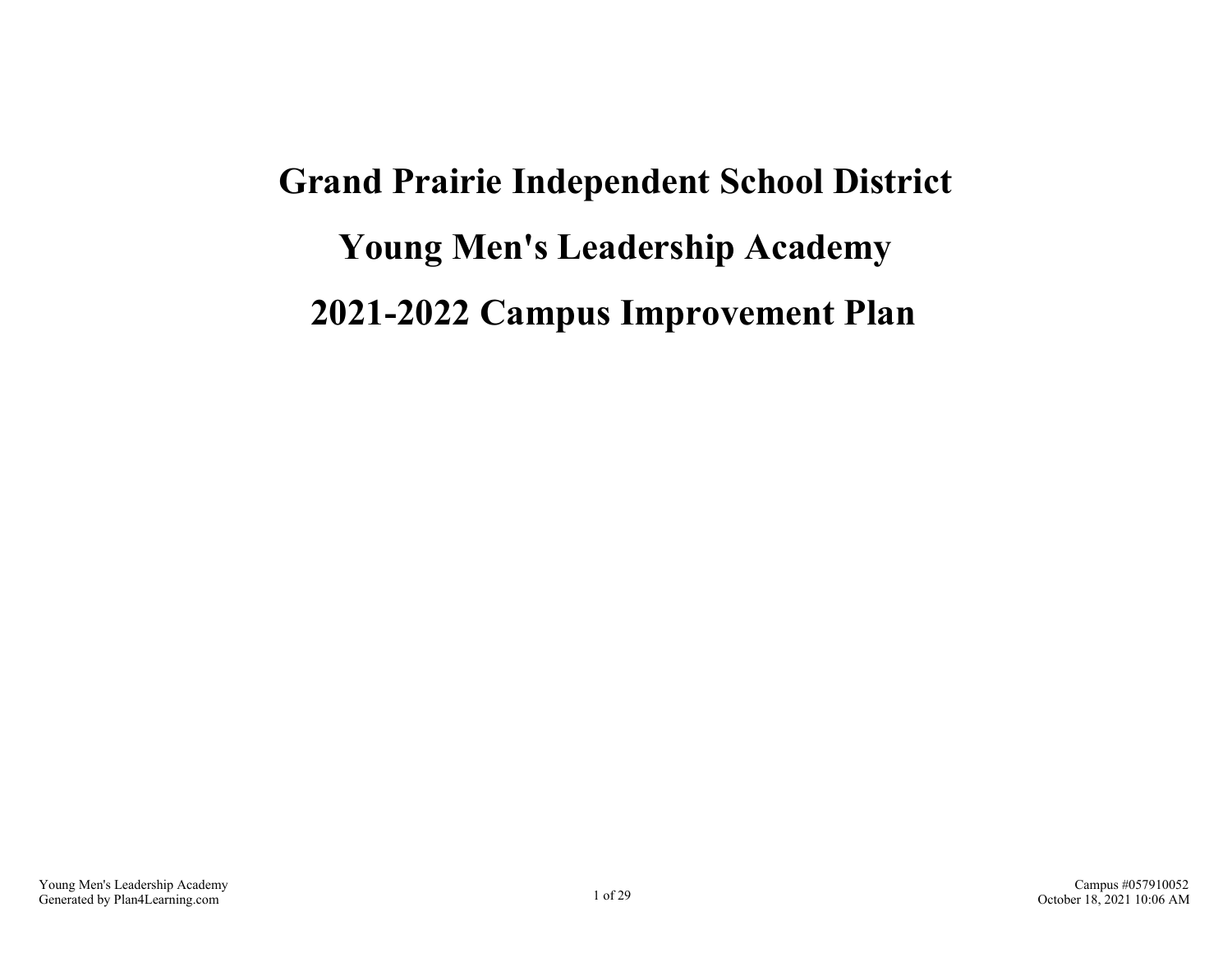# **Mission Statement**

Our mission is to meet the unique needs of young men by providing an outstanding college preparatory curriculum preparing them for lives of responsibility and leadership in a globally competitive world.

### **Value Statement**

Boys Yesterday, Young Men Today, Leaders of Tomorrow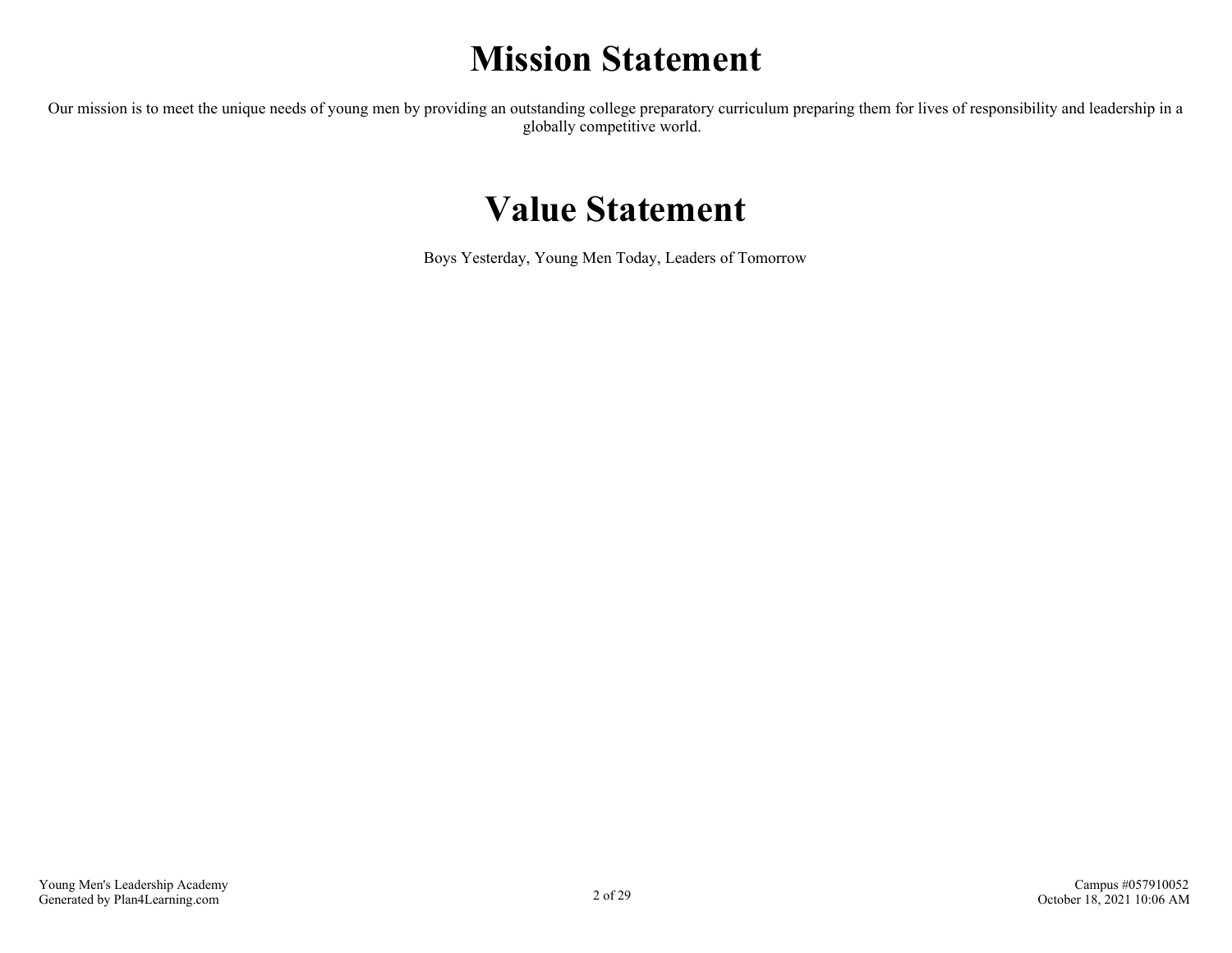### **Table of Contents**

| Comprehensive Needs Assessment                                                                                                                                                                                                                                                                                                                                                                                                                                                                                                                                                                                                                                                                                                                                                                                                                                                                                                                                                                                                                                                                                                                                                                                                                                                                                                                                                                           | $\overline{4}$ |
|----------------------------------------------------------------------------------------------------------------------------------------------------------------------------------------------------------------------------------------------------------------------------------------------------------------------------------------------------------------------------------------------------------------------------------------------------------------------------------------------------------------------------------------------------------------------------------------------------------------------------------------------------------------------------------------------------------------------------------------------------------------------------------------------------------------------------------------------------------------------------------------------------------------------------------------------------------------------------------------------------------------------------------------------------------------------------------------------------------------------------------------------------------------------------------------------------------------------------------------------------------------------------------------------------------------------------------------------------------------------------------------------------------|----------------|
| Demographics                                                                                                                                                                                                                                                                                                                                                                                                                                                                                                                                                                                                                                                                                                                                                                                                                                                                                                                                                                                                                                                                                                                                                                                                                                                                                                                                                                                             | $\overline{4}$ |
| <b>Student Learning</b>                                                                                                                                                                                                                                                                                                                                                                                                                                                                                                                                                                                                                                                                                                                                                                                                                                                                                                                                                                                                                                                                                                                                                                                                                                                                                                                                                                                  | 5              |
| School Processes & Programs                                                                                                                                                                                                                                                                                                                                                                                                                                                                                                                                                                                                                                                                                                                                                                                                                                                                                                                                                                                                                                                                                                                                                                                                                                                                                                                                                                              | $\sqrt{6}$     |
| Perceptions                                                                                                                                                                                                                                                                                                                                                                                                                                                                                                                                                                                                                                                                                                                                                                                                                                                                                                                                                                                                                                                                                                                                                                                                                                                                                                                                                                                              | $\tau$         |
| <b>Priority Problem Statements</b>                                                                                                                                                                                                                                                                                                                                                                                                                                                                                                                                                                                                                                                                                                                                                                                                                                                                                                                                                                                                                                                                                                                                                                                                                                                                                                                                                                       | $\,8\,$        |
| Comprehensive Needs Assessment Data Documentation                                                                                                                                                                                                                                                                                                                                                                                                                                                                                                                                                                                                                                                                                                                                                                                                                                                                                                                                                                                                                                                                                                                                                                                                                                                                                                                                                        | 9              |
| Goals                                                                                                                                                                                                                                                                                                                                                                                                                                                                                                                                                                                                                                                                                                                                                                                                                                                                                                                                                                                                                                                                                                                                                                                                                                                                                                                                                                                                    | 11             |
| Goal 1: Accelerating Student Achievement: YMLA will incorporate Accelerated Learning through advisory 3 days a week. YMLA teachers will also incorporate small<br>group instruction, and conduct tutoring sessions to ensure the academic success of all leaders. As a result, YMLA Leaders will demonstrate a minimum of 1 year of<br>growth in reading and math. 85% of YMLA leaders will meet their STAAR Growth Measure. YMLA will increase the number of test passed, and leaders scoring at the<br>Meets and Masters level across all tested subjects by 10% based on May 2019 data. YMLA counselors will improve leader climate and culture by incorporating one SEL<br>lesson per week during advisory, small group counseling, mindfulness and wellness training, and kindness ambassadors. Referrals that lead to punitive disciplinary<br>consequences will decrease by 10%, and the number of suicidal ideations will decrease by 10%. Accelerated learning is needed because many students have experienced<br>learning loss since the COVID-19 pandemic. Some of the funds that the District receives through ESSER III will be earmarked for the specific purpose of closing<br>academic gaps. Measurements: District benchmark/assessment data, STAAR/EOC data, graduation/completion rates, attendance rate. (TEA Strategic Priorities: 2, 3, 4<br>and Local Strategic Priorities 6, 7) | 12             |
| Goal 2: Unlocking Leadership, Recruitment, Support and Retention of Personnel: Teachers and administrators will be recruited, developed and retained, with educators<br>keeping abreast of the development of creative and innovative techniques in instruction and administration, using those techniques to improve student learning.<br>Measurements: Recruitment data, retention rates, campus/district training records, evidence of leadership pipeline implementation, classroom walk-through, teacher/staff<br>evaluations. (TEA Strategic Priority 1: Local Strategic Priority 7)                                                                                                                                                                                                                                                                                                                                                                                                                                                                                                                                                                                                                                                                                                                                                                                                               | 17             |
| Goal 3: Parent and Community Engagement: Parents, families and community members will be full partners with educators in the education of GPISD students.<br>Measurements: Weekly communication will be sent out to parents to highlight important events, leader achievements, program updates, and positive things happening<br>on campus. Parent/community engagement meetings, community partnerships/organizations, EIC and CIC meetings, parent workshops/trainings, parent-school                                                                                                                                                                                                                                                                                                                                                                                                                                                                                                                                                                                                                                                                                                                                                                                                                                                                                                                 |                |
| compacts (Title 1), parent involvement/family engagement policy, and volunteer documentation. (Local Strategic Priority 6) (ESSA and ESSER requirements)<br>Goal 4: Instructional Technology: Instructional Technology will be incorporated to increase the effectiveness of teaching and learning, instructional management, staff<br>development and student progress assessments. Measurements: Staff/teacher/parent training resources, lesson plans, technology inventory, Campus Needs Assessment,                                                                                                                                                                                                                                                                                                                                                                                                                                                                                                                                                                                                                                                                                                                                                                                                                                                                                                 | 20             |
| purchase orders with CIP references, usage logs. (Local Strategic Priority 5 and 6)<br>Goal 5: Health and Safety: GPISD will provide a safe, disciplined and healthy environment conducive to student learning and supporting the physical health and social-<br>emotional needs for students, their families and employees. Measurements: Safety audit reports, COVID-19 Safety Protocol checklist/data, CDC guidance, discipline<br>management plans, discipline records, attendance rates, social-emotional focused surveys, social and emotional learning lessons, PEIMS data, staff training                                                                                                                                                                                                                                                                                                                                                                                                                                                                                                                                                                                                                                                                                                                                                                                                        | 23             |
| documentation, community/school events. (Local Strategic Priority 5 and 7)                                                                                                                                                                                                                                                                                                                                                                                                                                                                                                                                                                                                                                                                                                                                                                                                                                                                                                                                                                                                                                                                                                                                                                                                                                                                                                                               | 25             |
| Addendums                                                                                                                                                                                                                                                                                                                                                                                                                                                                                                                                                                                                                                                                                                                                                                                                                                                                                                                                                                                                                                                                                                                                                                                                                                                                                                                                                                                                | 28             |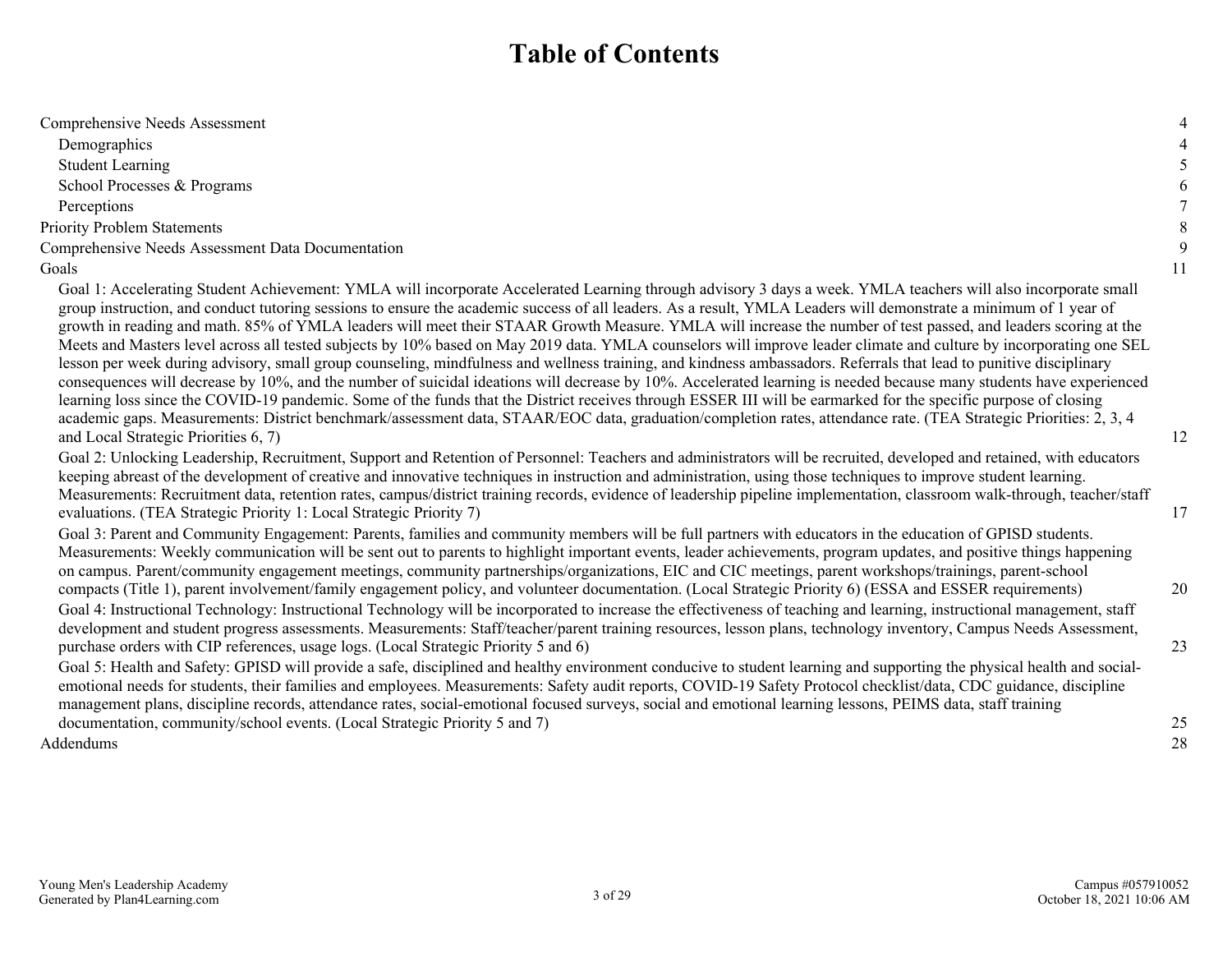# **Comprehensive Needs Assessment**

### <span id="page-3-0"></span>**Demographics**

#### **Demographics Summary**

The Young Men's Leadership Academy (YMLA) at Kennedy Middle school was founded in 2011 to meet the unique needs of the adolscent males in the Grand Praririe ISD.

The Young Men's Leadership Academy will offer 6th-8th grade young men a dynamic learning experience that encourages critical thinking, inspires confidence and nurtures the intellectual and social development necessary for success in college, career and life. Rigorous coursework, field-based exploration and personalized counseling help students transition from middle school to high school and to higher education and beyond.

At Young Men's Leadership Academy, we feature a rigorous educational program geared toward our all male student population. Along with academic growth, our focus is set on transforming boys into young men, and ultimately into the leaders of tomorrow. Young Men's Leadership Academy is a school of choice within the Grand Prairie Independent School District that also offers competitive academic, athletic, fine arts, and leadership programs. Abiding by the school creed, our administrative and educational staff is dedicated to being lifelong learners. They are committed to seeing things clearly and making them better to encourage success in all leaders.

Total enrollment is 547 student. Our diverse student population breaks down as follows:

- 141 6th graders
- 198 7th graders
- 208 8th graders
- 82% Hispanic
- 8% African-American
- $\cdot$  10% White & other

Additionally, 81% of student poulation is on free/reduced lunch thus our Title 1 designation.

#### **Demographics Strengths**

YMLA teachers are 100% highly qualified, as defined by TEA. We have a total of 46 teachers: 19 male and 17 female. 40% of our staff have a master's degrees, and 29% of our stadd are ESL certified.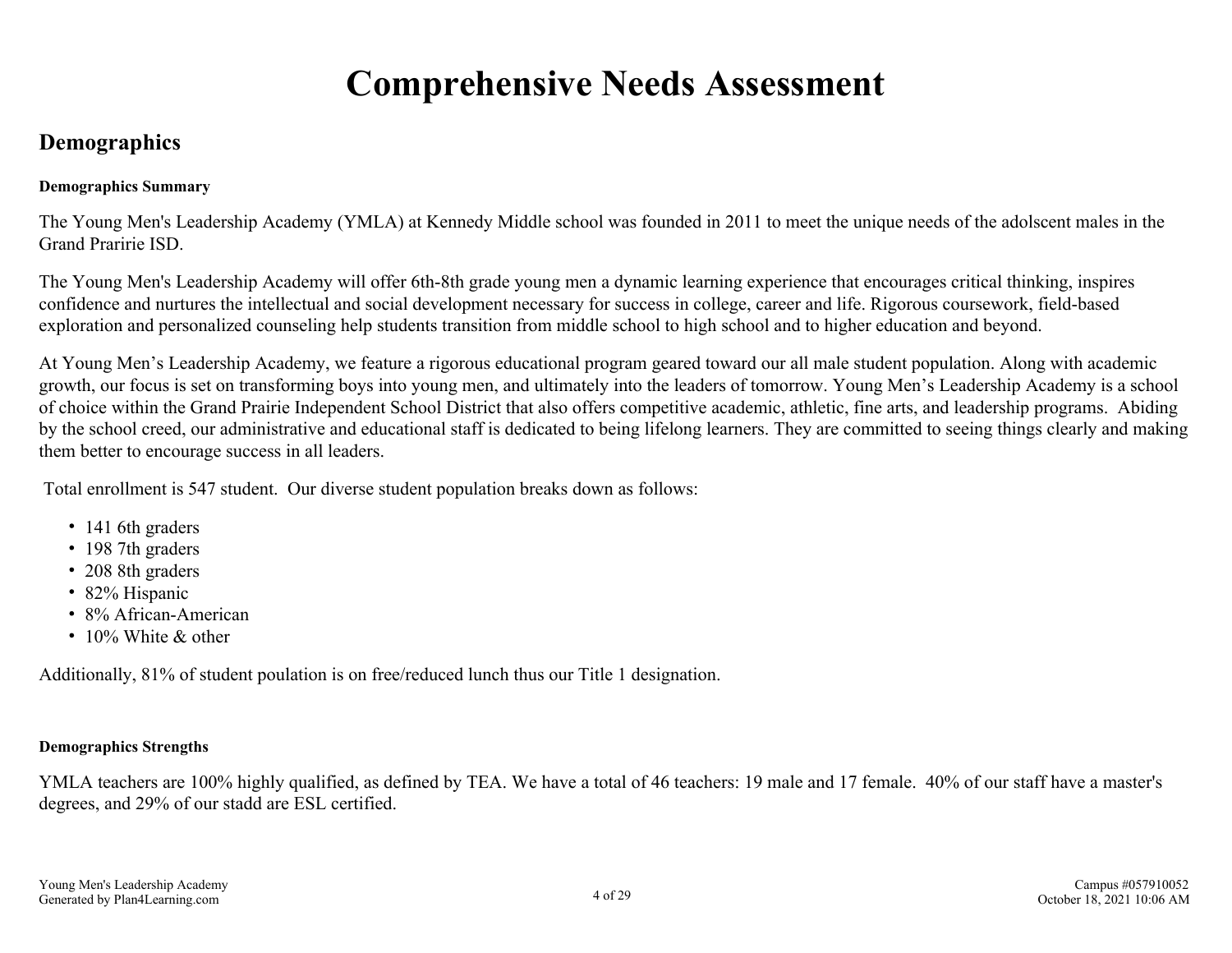#### **Problem Statements Identifying Demographics Needs**

**Problem Statement 1 (Prioritized):** YMLA has identified the need to attract students from all demographic groups as well as a variety of socioeconomic backgrounds. **Root Cause:** Historically, YMLA has not aggressively recruited outside of "home" attendance zone.

**Problem Statement 2:** YMLA's enrollment has remained stagnant for the past 36 months. **Root Cause:** YMLA does not have a widely known brand nor a significant social media presence outlining the positive experiences and opportunities available to leaders.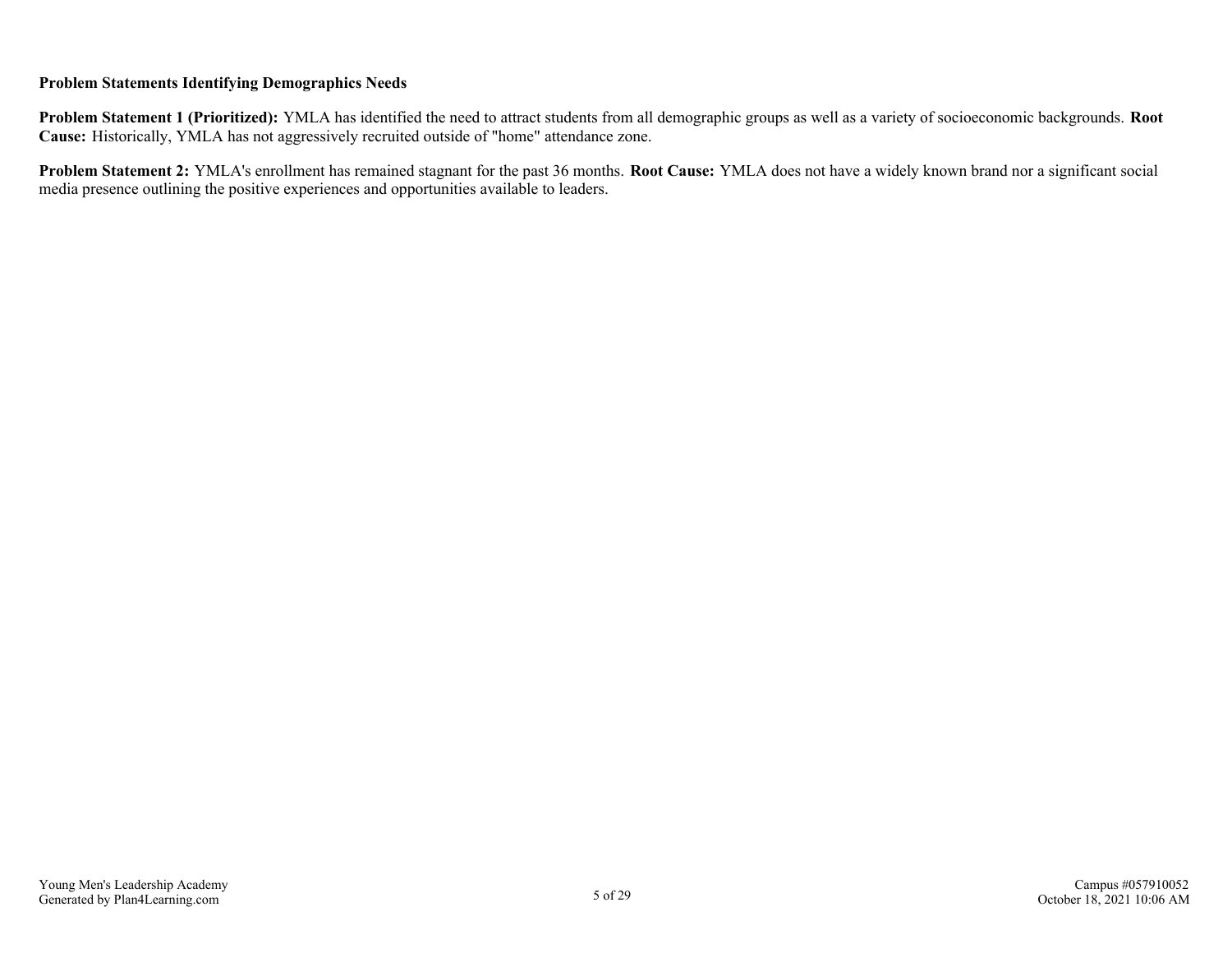### <span id="page-5-0"></span>**Student Learning**

#### **Student Learning Summary**

YMLA leaders score competively, at district average or higher in the following STAAR tested subjects:

May 2019: English I, Algebra I, 8th grade Social Studies, and 8th grade Science. In May 2021, YMLA scored competively, at the district level or higher in English 1 and Algebra 1. However, scores significantly decreased across other tested areas. Students are struggling in the areas of ELA and Math, as evidenced by STAAR scores in the Spring of 2019 and Spring 2021 being below the state and district average.

#### **Student Learning Strengths**

2021 STAAR data indicated YMLA leaders out performed other students in GPISD in English I, and Algebra I.

#### **Problem Statements Identifying Student Learning Needs**

**Problem Statement 1 (Prioritized):** YMLA students struggle in ELA Reading , and have significantly low reading levels which has impacted overall student performance in other academic areas. **Root Cause:** Students literacy and reading comprehension remains low. In addition, the EB population continues to struggle to score at expected ranges.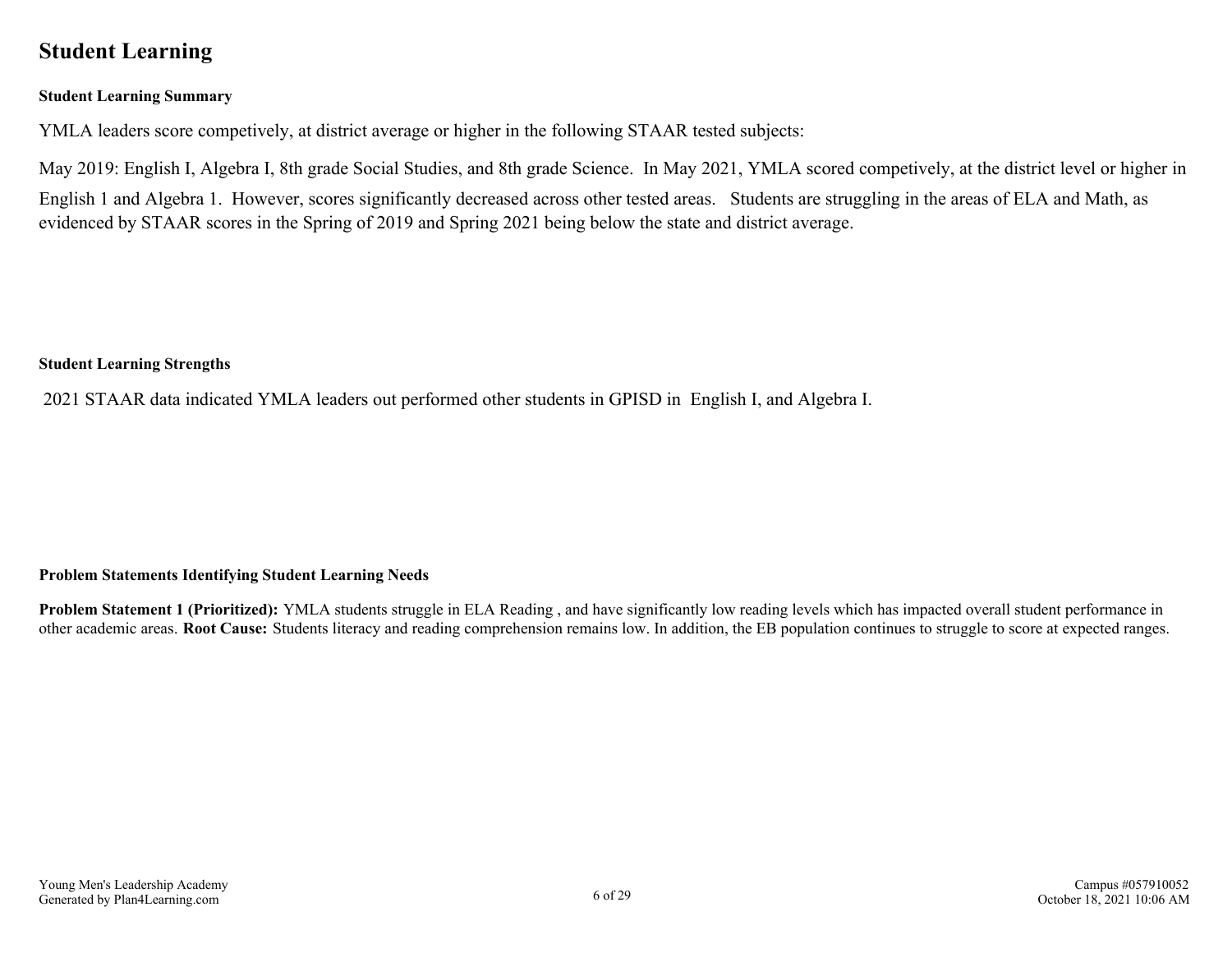### <span id="page-6-0"></span>**School Processes & Programs**

#### **School Processes & Programs Summary**

The YMLA AVID program continues to be one of the best middle school programs in the district. During the 2020-2021 school year, YMLA revamped our restorative behavior class (Chi) which replaces the traditional ISS program.

YMLA has continued with our KickStart program to further develop leadership skills in our young men.

YMLA continues to use Leadworthy Curriculum to grow our 6th graders in leadership.

Additionally, in order to retain our new hires and grow new teachers. All new teachers have been assigned mentors. New teachers will complete 2-3 learning walks throughout the year to grow their pedagogical practices.

YMLA is fortunate to be staffed with 2 assistant principals, academic dean and Title 1 Facilitator.

#### **School Processes & Programs Strengths**

YMLA's AVID site team is staffed by passionate veteran staff members who will ensure AVID succeeds at YMLA.

Canvas is being utilized by teachers to deliver content and receive professional development.

YMLA has a Gold award winning comprehensive counseling program that supports campus goals and student success.

#### **Problem Statements Identifying School Processes & Programs Needs**

**Problem Statement 1:** Lack of participation in elective classes, school organizations and programs. **Root Cause:** Lack of systematic recruiting plans, social media communication and branding of school programs.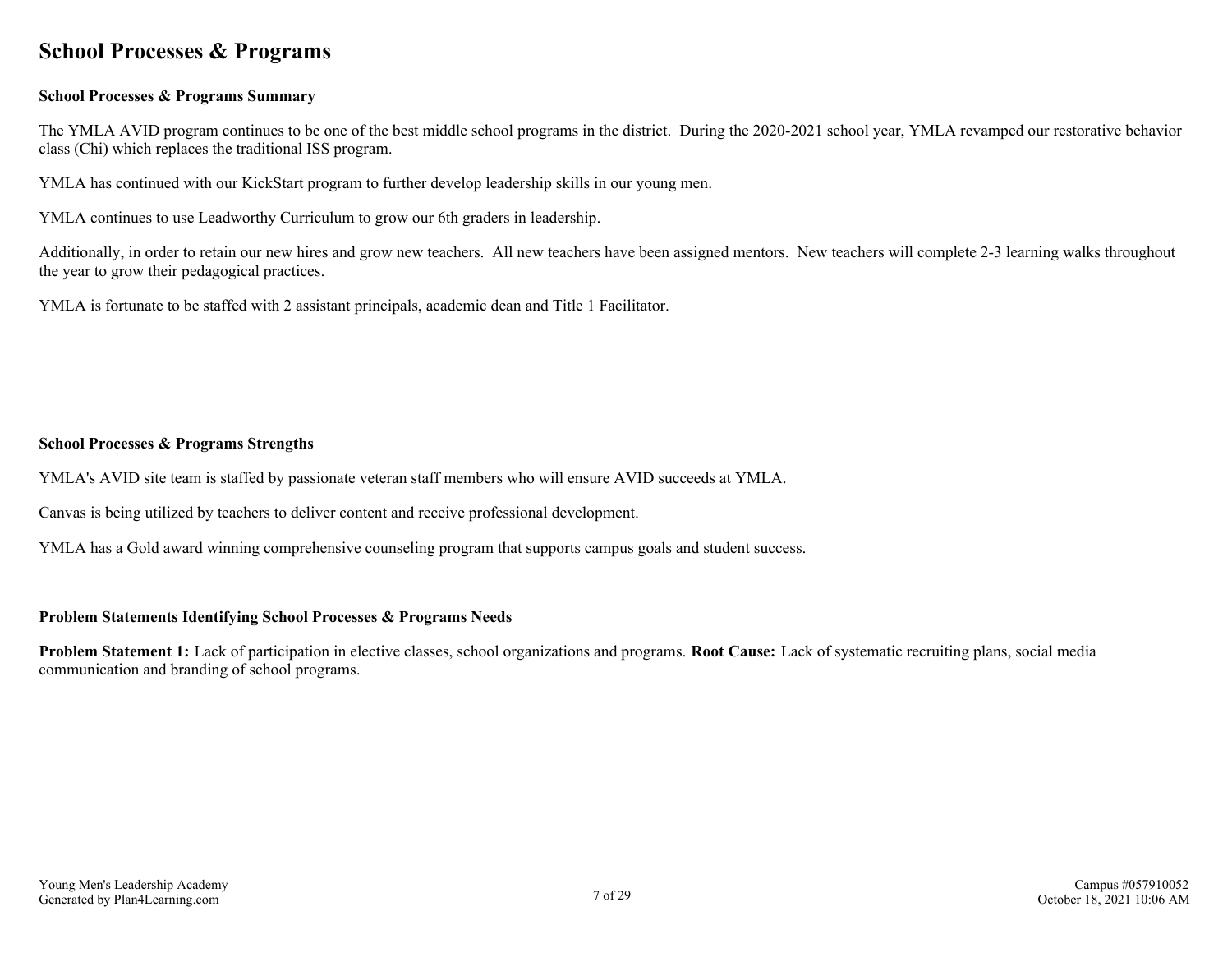### <span id="page-7-0"></span>**Perceptions**

#### **Perceptions Summary**

The students at YMLA are divided into 6 houses across all grade levels. The houses are led by veteran teachers and 24 8th grade council members who were hand picked to lead our young men. YMLA continues to adhere to and enforce a uniform dress code. The faculty models professional dress code.

We will continue to describe, model and practice leadership behaviors throughout the day in each classroom. Character development is imbedded in daily classroom management activities and campus culture. All faculty and staff utilize CKH strategies on a daily basis to build relational capacity with our young men. We continue to empower students to lead and take an active role in programs throughout campus.

#### **Perceptions Strengths**

The dress code remains the same from 2020-2021 with the exception of allowiing Khaki pants. This change was made based on input from community stakeholders. YMLA teachers and couselors to acquire donations for a uniform clothing closet to support our leaders and their families. YMLA teachers will continue to receive CKH and ELPS training in order to better serve our student population.

#### **Problem Statements Identifying Perceptions Needs**

**Problem Statement 1:** Doubts and beliefs about single gender schools, and student access to programs, curriculum, and opportunities as traditional middle schools. **Root Cause:** Lack of clear communication to all community stakeholders regarding the benefits of single gender schools, and lack of communication about the positive opportunities and experiences available to YMLA leaders.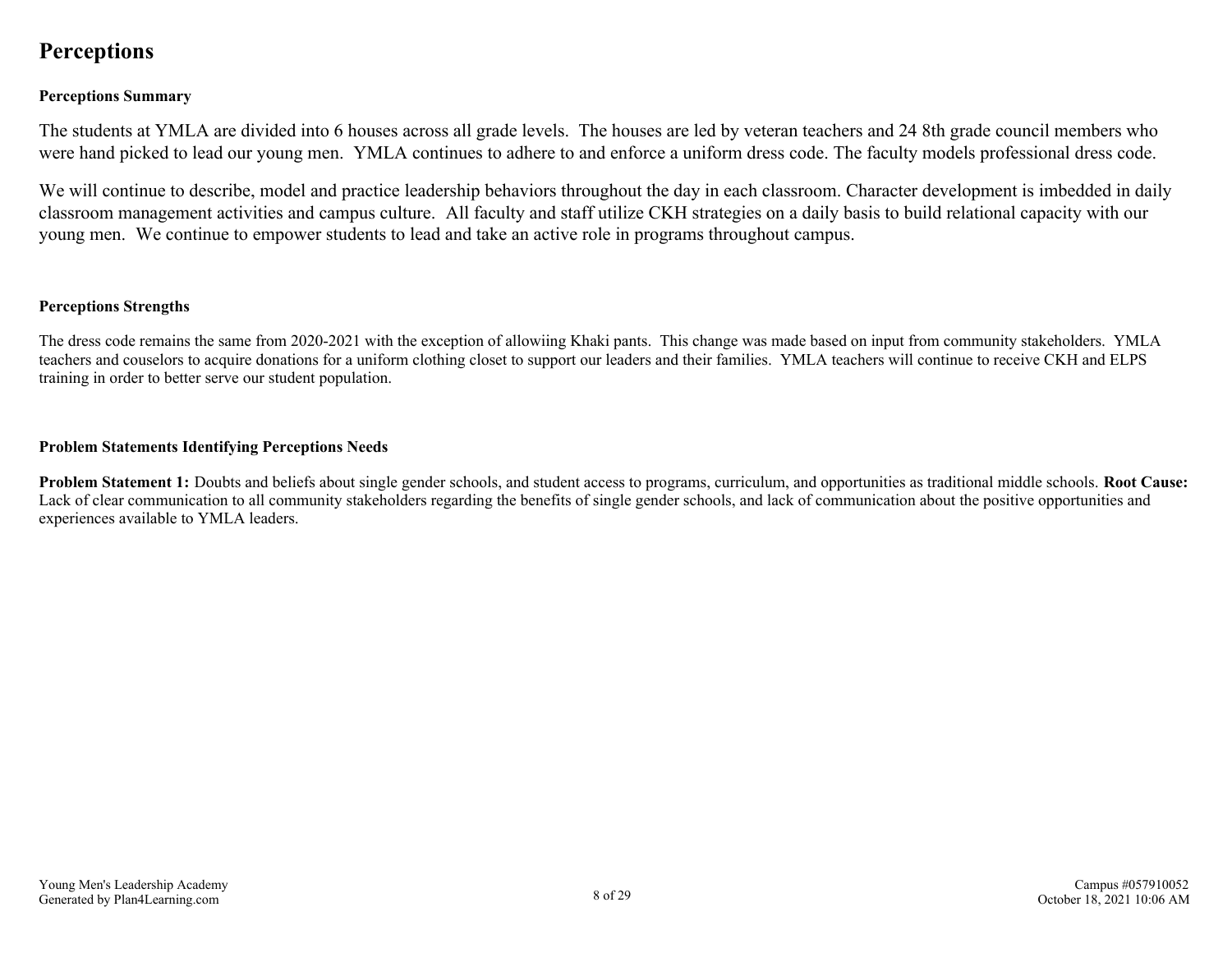# **Priority Problem Statements**

<span id="page-8-0"></span>**Problem Statement 1**: YMLA has identified the need to attract students from all demographic groups as well as a variety of socioeconomic backgrounds. **Root Cause 1**: Historically, YMLA has not aggressively recruited outside of "home" attendance zone. **Problem Statement 1 Areas**: Demographics

**Problem Statement 2**: YMLA students struggle in ELA Reading, and have significantly low reading levels which has impacted overall student performance in other academic areas.

**Root Cause 2**: Students literacy and reading comprehension remains low. In addition, the EB population continues to struggle to score at expected ranges. **Problem Statement 2 Areas**: Student Learning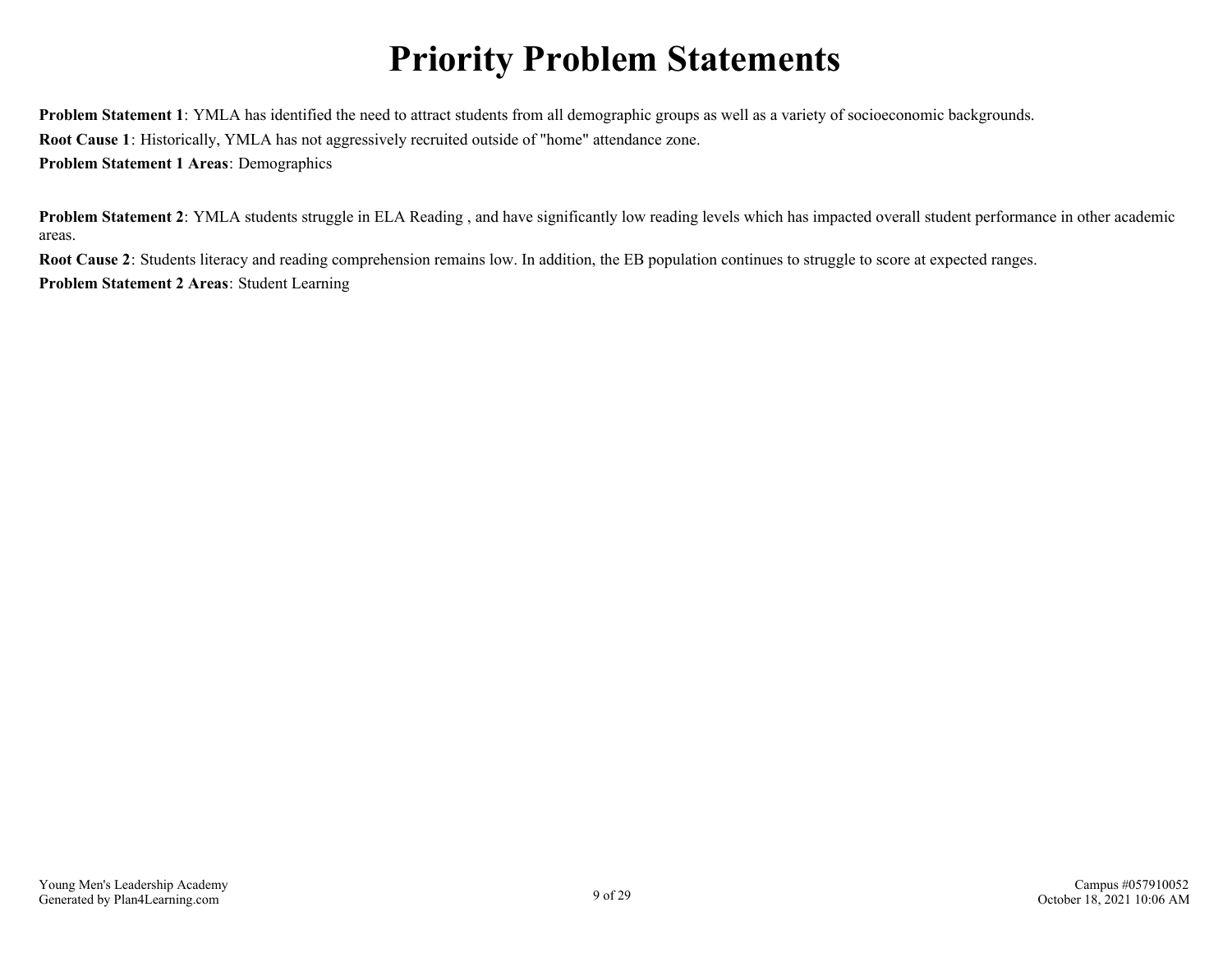# **Comprehensive Needs Assessment Data Documentation**

<span id="page-9-0"></span>The following data were used to verify the comprehensive needs assessment analysis:

#### **Improvement Planning Data**

• District goals

#### **Accountability Data**

- Student Achievement Domain
- Student Progress Domain
- Closing the Gaps Domain
- Accountability Distinction Designations
- Federal Report Card Data

#### **Student Data: Assessments**

- State and federally required assessment information
- (STAAR) current and longitudinal results, including all versions
- STAAR End-of-Course current and longitudinal results, including all versions
- STAAR released test questions
- STAAR EL progress measure data
- Student Success Initiative (SSI) data for Grades 5 and 8
- SSI: Think Through Math assessment data for Grades 3-8 and Algebra I (TEA approved statewide license)
- Student failure and/or retention rates
- Local benchmark or common assessments data

#### **Student Data: Student Groups**

- Race and ethnicity data, including number of students, academic achievement, discipline, attendance, and progress
- Special programs data, including number of students, academic achievement, discipline, attendance, and progress
- Special education/non-special education population including discipline, progress and participation data
- At-risk/non-at-risk population including performance, progress, discipline, attendance, and mobility data
- Section 504 data
- Dyslexia Data
- Response to Intervention (RtI) student achievement data

#### **Student Data: Behavior and Other Indicators**

- Attendance data
- Discipline records
- Student surveys and/or other feedback
- Class size averages by grade and subject

#### **Employee Data**

• Professional learning communities (PLC) data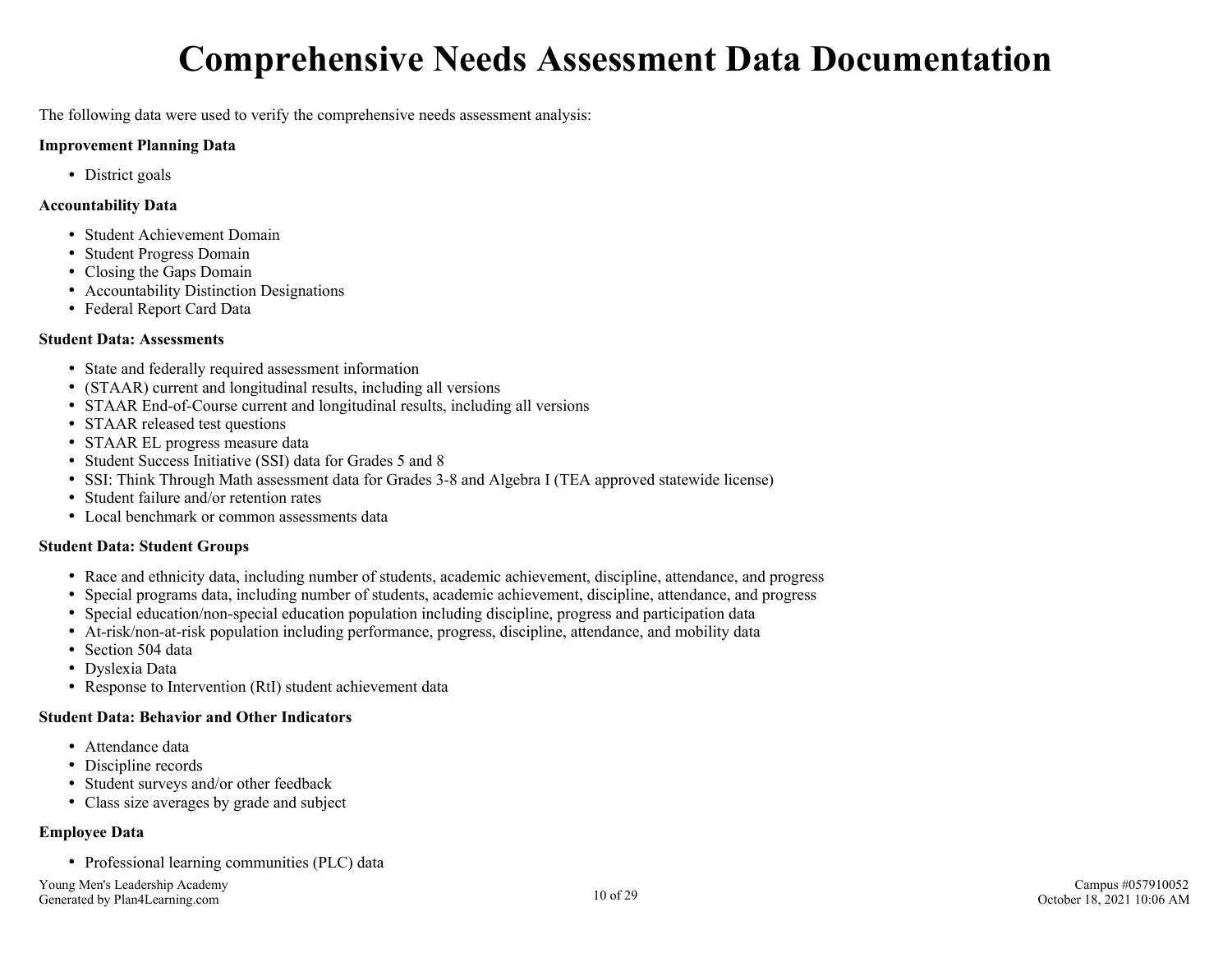- Staff surveys and/or other feedback
- Teacher/Student Ratio
- State certified and high quality staff data
- Campus leadership data
- Campus department and/or faculty meeting discussions and data
- Professional development needs assessment data
- TTESS data

#### **Parent/Community Data**

- Parent surveys and/or other feedback
- Parent engagement rate
- Community surveys and/or other feedback

#### **Support Systems and Other Data**

- Processes and procedures for teaching and learning, including program implementation
- Budgets/entitlements and expenditures data
- Study of best practices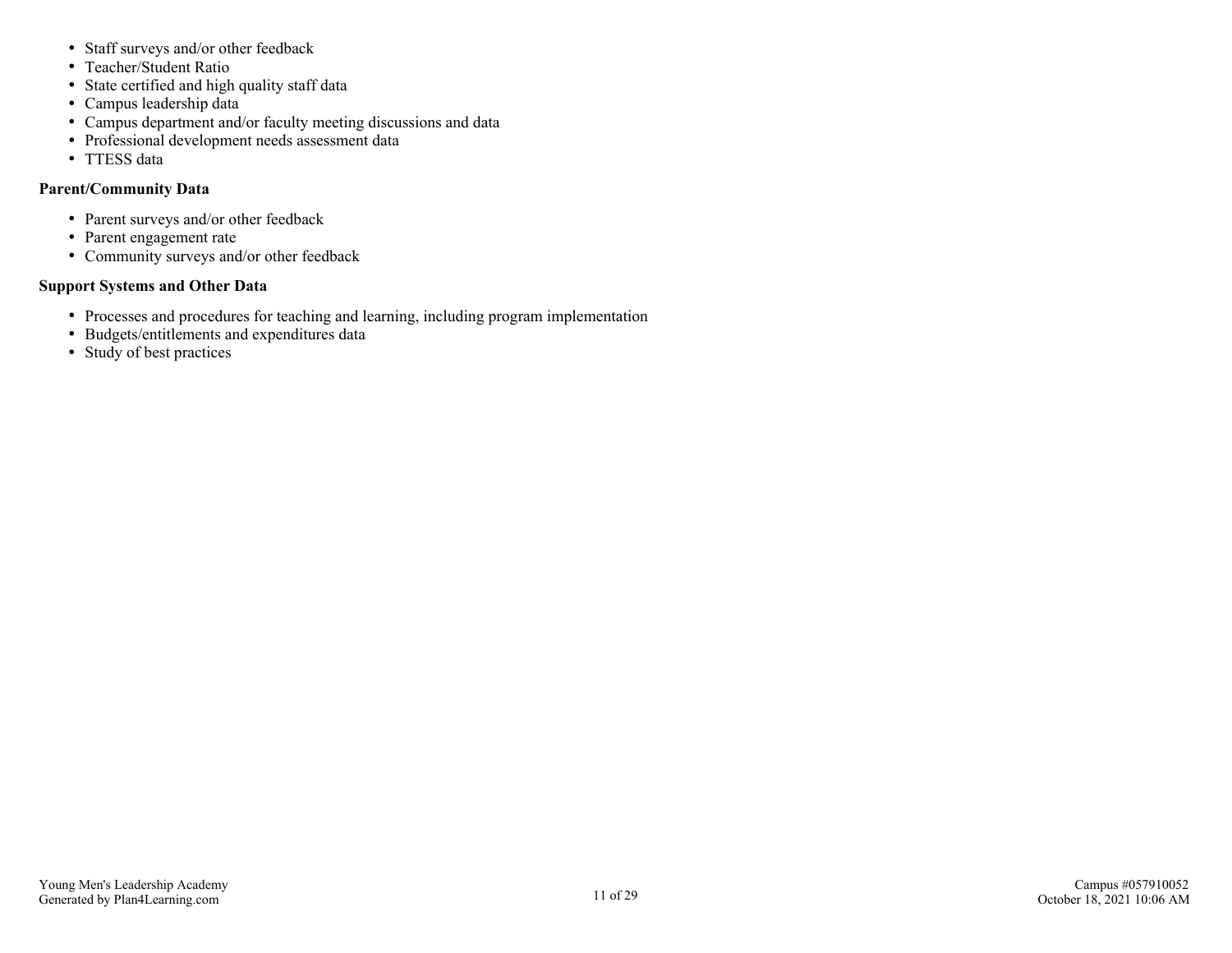# **Goals**

<span id="page-11-0"></span>**Goal 1:** Accelerating Student Achievement: YMLA will incorporate Accelerated Learning through advisory 3 days a week. YMLA teachers will also incorporate small group instruction, and conduct tutoring sessions to ensure the academic success of all leaders. As a result, YMLA Leaders will demonstrate a minimum of 1 year of growth in reading and math. 85% of YMLA leaders will meet their STAAR Growth Measure. YMLA will increase the number of test passed, and leaders scoring at the Meets and Masters level across all tested subjects by 10% based on May 2019 data.

YMLA counselors will improve leader climate and culture by incorporating one SEL lesson per week during advisory, small group counseling, mindfulness and wellness training, and kindness ambassadors. Referrals that lead to punitive disciplinary consequences will decrease by 10%, and the number of suicidal ideations will decrease by 10%.

Accelerated learning is needed because many students have experienced learning loss since the COVID-19 pandemic. Some of the funds that the District receives through ESSER III will be earmarked for the specific purpose of closing academic gaps. Measurements: District benchmark/assessment data, STAAR/EOC data, graduation/completion rates, attendance rate. (TEA Strategic Priorities: 2, 3, 4 and Local Strategic Priorities 6, 7)

**Performance Objective 1:** Accelerate and increase the academic achievement for all students as measured by district and state assessment performance and growth. which will decrease dropout rates and increase completion rates for students designated as At-Risk of dropping out of school by TEA definitions. Continue to implement needs assessment processes and Professional Learning Communities (PLC) at each campus for data analysis of student achievement and behaviors for timely and effective interventions for all students in all subject areas.

**Targeted or ESF High Priority**

**HB3 Goal**

**Evaluation Data Sources:** PLC rosters, training agendas, intervention documentation, tutoring records

| <b>Strategy 1 Details</b>                                                                                                                                                                                                                                     | <b>Reviews</b> |           |     |                  |
|---------------------------------------------------------------------------------------------------------------------------------------------------------------------------------------------------------------------------------------------------------------|----------------|-----------|-----|------------------|
| Strategy 1: YMLA teachers will provide Tier 1 grade level instruction to leaders daily. YMLA will incorporate                                                                                                                                                 |                | Formative |     | <b>Summative</b> |
| Accelerated Learning through advisory 3 days a week. YMLA teachers will also incorporate small group instruction,<br>RBIS strategies, and conduct tutoring sessions to ensure the academic success of all leaders.                                            | <b>Nov</b>     | Jan       | Mar | June             |
| Strategy's Expected Result/Impact: 85% of YMLA leaders will meet their STAAR Growth Measure.<br>YMLA will increase the number of test passed, and leaders scoring at the Meets and Masters level across all<br>tested subjects by 10% based on May 2019 data. |                |           |     |                  |
| <b>Staff Responsible for Monitoring: ALL Staff</b>                                                                                                                                                                                                            |                |           |     |                  |
| Title I Schoolwide Elements: 2.4, 2.5, 2.6                                                                                                                                                                                                                    |                |           |     |                  |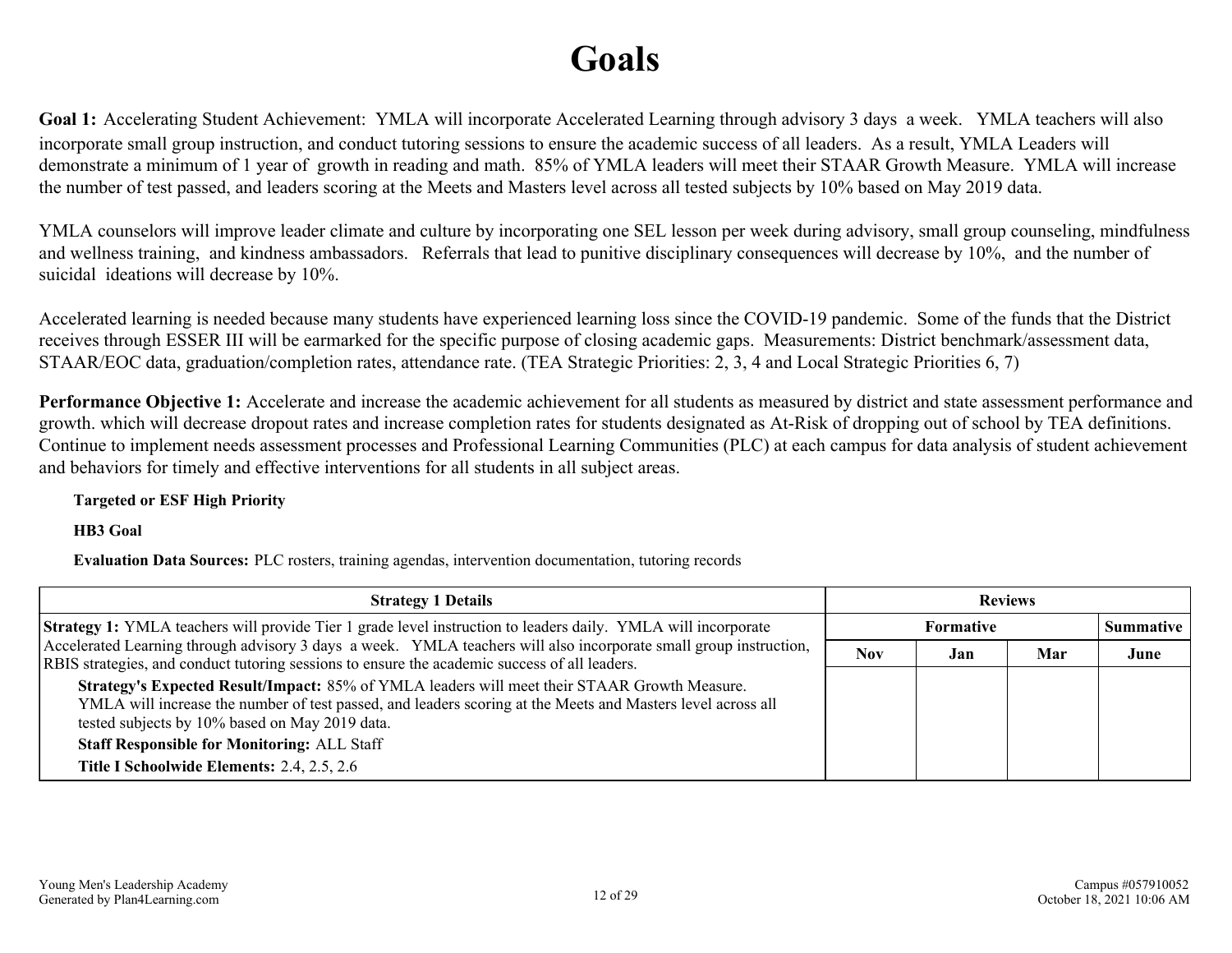| <b>Strategy 2 Details</b>                                                                                                                                               | <b>Reviews</b>   |             |     |                  |
|-------------------------------------------------------------------------------------------------------------------------------------------------------------------------|------------------|-------------|-----|------------------|
| <b>Strategy 2:</b> Closely monitor attendance rates and confer with individual students and parents to address attendance                                               | <b>Formative</b> |             |     | <b>Summative</b> |
| l issues.                                                                                                                                                               | <b>Nov</b>       | Jan         | Mar | June             |
| Strategy's Expected Result/Impact: School wide attendance rate to increase by 2%. Goal is 97%<br>Staff Responsible for Monitoring: APs, attendance clerk and counselors |                  |             |     |                  |
| Title I Schoolwide Elements: 2.4, 2.5, 2.6                                                                                                                              |                  |             |     |                  |
| Accomplished<br>Continue/Modify<br>No Progress                                                                                                                          |                  | Discontinue |     |                  |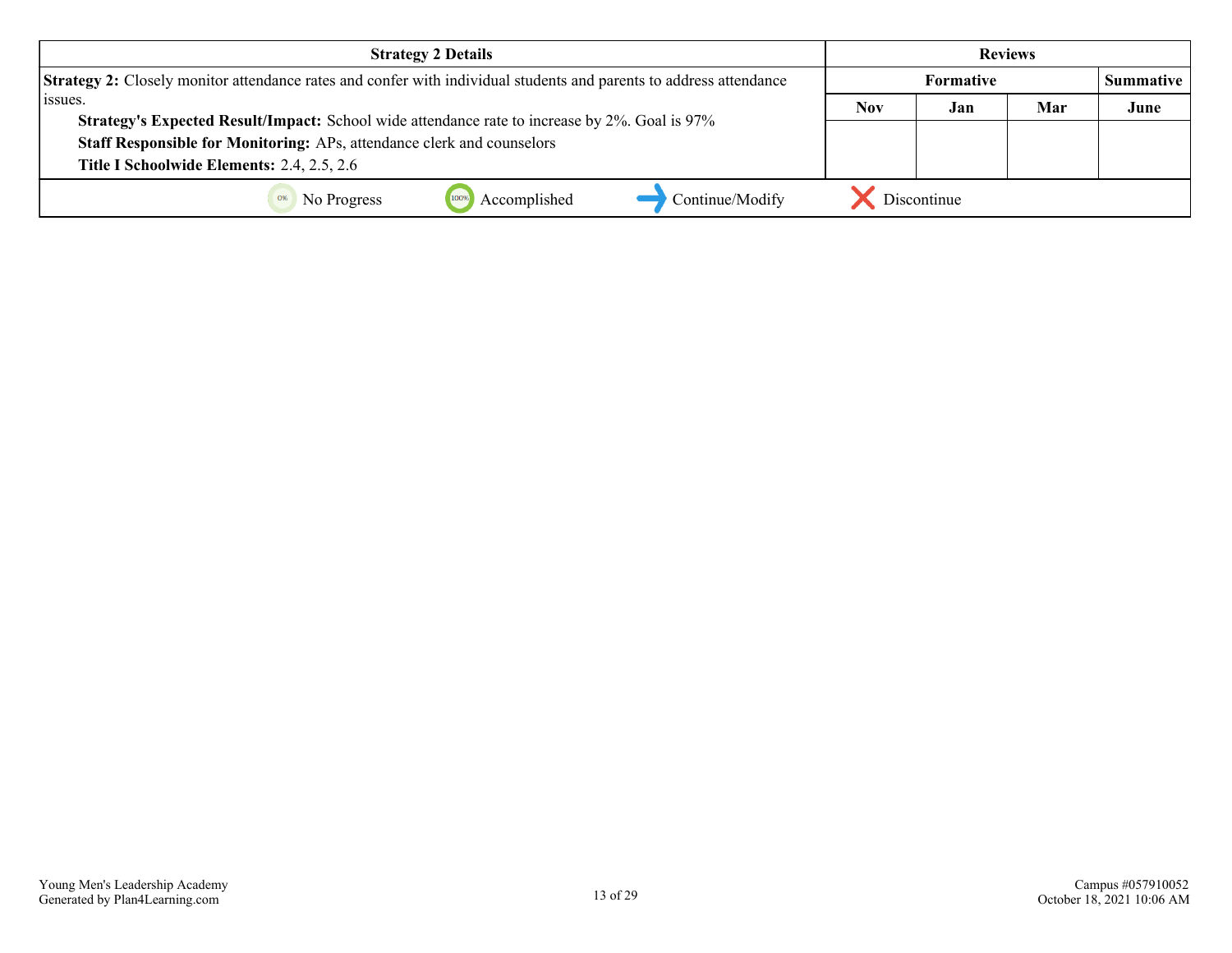YMLA counselors will improve leader climate and culture by incorporating one SEL lesson per week during advisory, small group counseling, mindfulness and wellness training, and kindness ambassadors. Referrals that lead to punitive disciplinary consequences will decrease by 10%, and the number of suicidal ideations will decrease by 10%.

Accelerated learning is needed because many students have experienced learning loss since the COVID-19 pandemic. Some of the funds that the District receives through ESSER III will be earmarked for the specific purpose of closing academic gaps. Measurements: District benchmark/assessment data, STAAR/EOC data, graduation/completion rates, attendance rate. (TEA Strategic Priorities: 2, 3, 4 and Local Strategic Priorities 6, 7)

**Performance Objective 2:** Implement College/Career Readiness Initiatives through Programs and Schools of Choice, with annual increases in successful completion rates and STAAR post-secondary rates, college coursework, college acceptance rates and career and technical learning opportunities that lead to skill attainment for in-demand occupations or industries. (ESSA requirement)

**Evaluation Data Sources:** College acceptance, Advanced Academics data, Programs of Study completion, Licenses and certifications received by students.

| <b>Strategy 1 Details</b>                                                                                                                                                                        | <b>Reviews</b> |                  |     |                  |
|--------------------------------------------------------------------------------------------------------------------------------------------------------------------------------------------------|----------------|------------------|-----|------------------|
| <b>Strategy 1:</b> YMLA's College Career Readiness Plan was created to increase enrollment in pre-AP classes. A key                                                                              |                | <b>Formative</b> |     | <b>Summative</b> |
| strategy is to recruit and market our Advanced Academic programs when visiting elementary campuses.<br>Strategy's Expected Result/Impact: Greater number of students enrolled in pre-ap classes. | <b>Nov</b>     | Jan              | Mar | June             |
| Staff Responsible for Monitoring: Dean of Instruction, Counselors.                                                                                                                               |                |                  |     |                  |
| Title I Schoolwide Elements: 2.6, 3.2                                                                                                                                                            |                |                  |     |                  |
| Continue/Modify<br>Accomplished<br>No Progress                                                                                                                                                   |                | . Discontinue    |     |                  |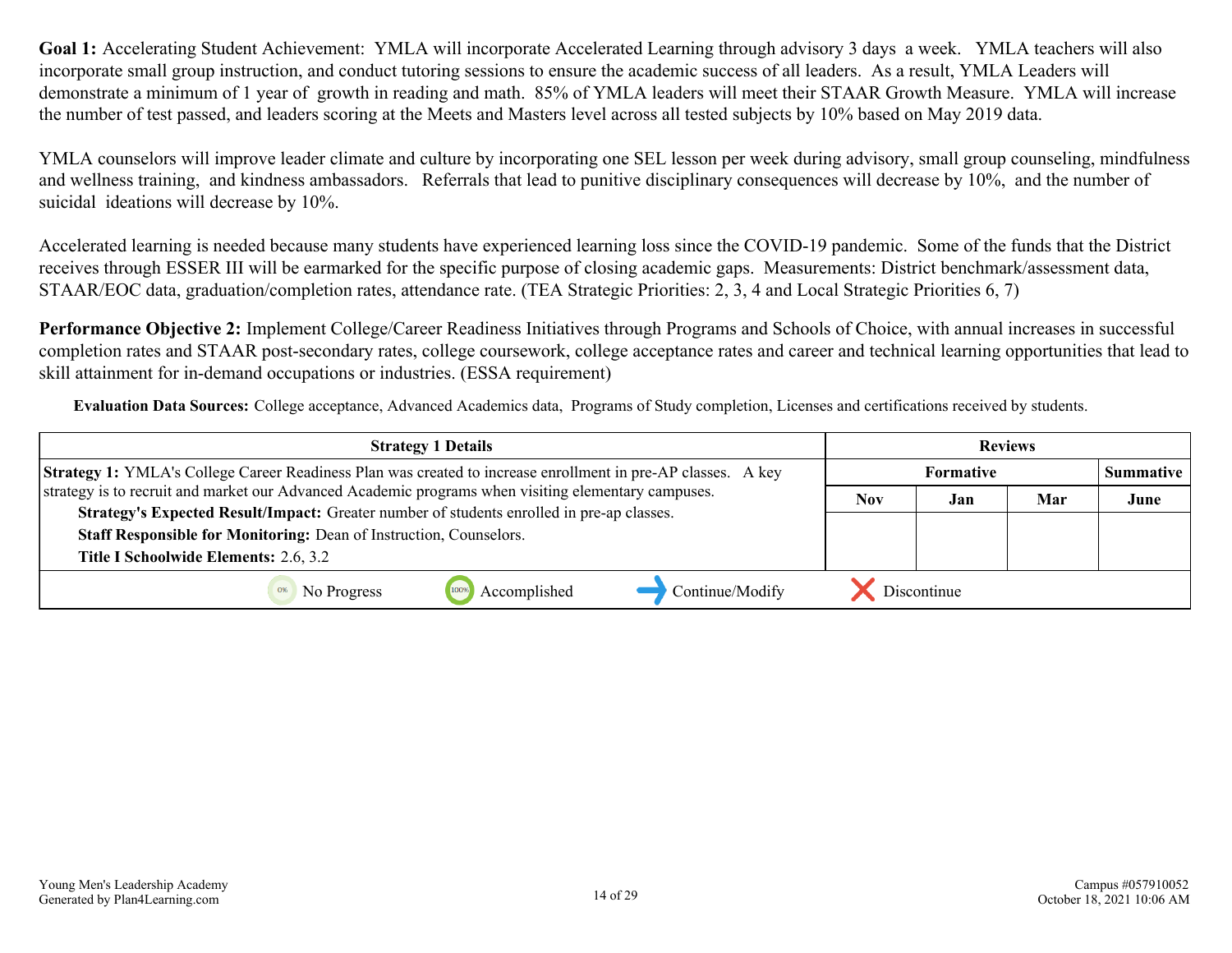YMLA counselors will improve leader climate and culture by incorporating one SEL lesson per week during advisory, small group counseling, mindfulness and wellness training, and kindness ambassadors. Referrals that lead to punitive disciplinary consequences will decrease by 10%, and the number of suicidal ideations will decrease by 10%.

Accelerated learning is needed because many students have experienced learning loss since the COVID-19 pandemic. Some of the funds that the District receives through ESSER III will be earmarked for the specific purpose of closing academic gaps. Measurements: District benchmark/assessment data, STAAR/EOC data, graduation/completion rates, attendance rate. (TEA Strategic Priorities: 2, 3, 4 and Local Strategic Priorities 6, 7)

Performance Objective 3: Provide prescriptive instructional services and interventions to address identified student needs for specific groups of students as required and necessary (SPED, LEP, GT, Homeless, Students in Foster Care, Migrant and at risk)

**Evaluation Data Sources:** tutoring records, prescriptive interventions cocumentation

| <b>Strategy 1 Details</b>                                                                                                                                                                                             | <b>Reviews</b>   |                  |                |                  |
|-----------------------------------------------------------------------------------------------------------------------------------------------------------------------------------------------------------------------|------------------|------------------|----------------|------------------|
| Strategy 1: Implement district academic and behavior RTI and HB45 processes and procedures to improve student                                                                                                         | <b>Formative</b> |                  |                | <b>Summative</b> |
| learning outcomes. Collaborate with counselors to communicate and connect parents and leaders to district and<br>community resources to support the social and emotional well being of families. (ie Social Work Hub) | <b>Nov</b>       | Jan              | Mar            | June             |
| Strategy's Expected Result/Impact: Students and families are connected to resources that address their<br>needs.                                                                                                      |                  |                  |                |                  |
| Staff Responsible for Monitoring: Counselor, Parent Liaison, Administrators, Nurse, LSSP                                                                                                                              |                  |                  |                |                  |
| <b>Title I Schoolwide Elements: 2.6</b>                                                                                                                                                                               |                  |                  |                |                  |
| <b>Strategy 2 Details</b>                                                                                                                                                                                             |                  |                  | <b>Reviews</b> |                  |
| Strategy 2: Implement appropriate supports and interventions to increase Sped Students' academic success.                                                                                                             |                  | <b>Formative</b> |                | <b>Summative</b> |
| Strategy's Expected Result/Impact: Increase in student performance outcomes both in the classroom and<br>on state assessments. All leaders will meet their target scores.                                             | <b>Nov</b>       | Jan              | Mar            | June             |
| Staff Responsible for Monitoring: Principal, Diagnostician, AP's, Core teachers                                                                                                                                       |                  |                  |                |                  |
| Title I Schoolwide Elements: 2.4, 2.5, 2.6 - Comprehensive Support Strategy - Additional Targeted<br><b>Support Strategy</b>                                                                                          |                  |                  |                |                  |
| Accomplished<br>Continue/Modify<br>No Progress                                                                                                                                                                        |                  | Discontinue      |                |                  |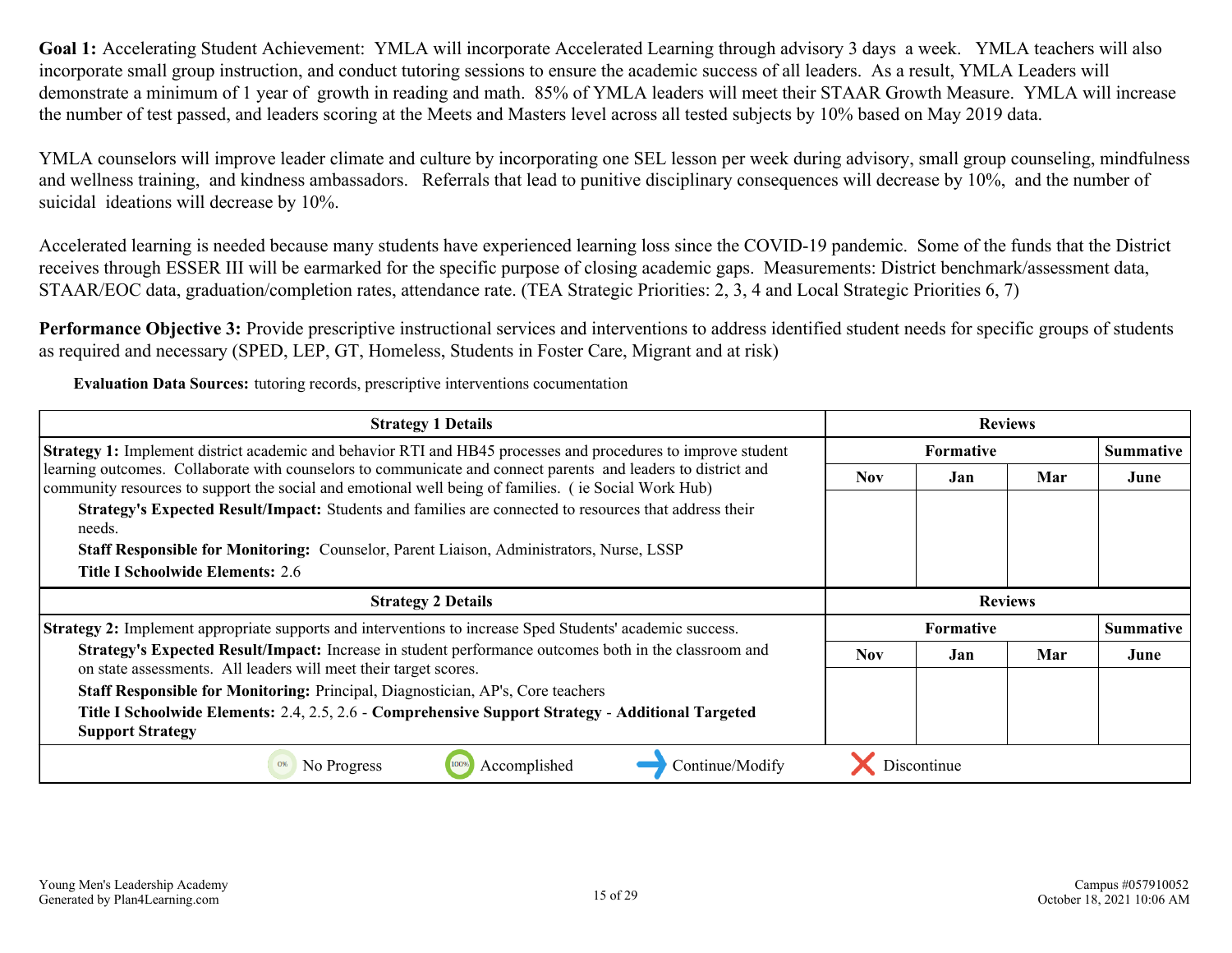YMLA counselors will improve leader climate and culture by incorporating one SEL lesson per week during advisory, small group counseling, mindfulness and wellness training, and kindness ambassadors. Referrals that lead to punitive disciplinary consequences will decrease by 10%, and the number of suicidal ideations will decrease by 10%.

Accelerated learning is needed because many students have experienced learning loss since the COVID-19 pandemic. Some of the funds that the District receives through ESSER III will be earmarked for the specific purpose of closing academic gaps. Measurements: District benchmark/assessment data, STAAR/EOC data, graduation/completion rates, attendance rate. (TEA Strategic Priorities: 2, 3, 4 and Local Strategic Priorities 6, 7)

**Performance Objective 4:** Continue the implementation of social and emotional learning curriculum to improve relational capacity between administrators, teachers, students , and their families to improve the teaching and learning environment including building healthy relationships, bullying prevention, self regulation, conflict resolution, and student motivation.

**Evaluation Data Sources:** Counseling Program documentation (Kindness Clubs and/or Capturing Kids' Hearts & NearPod Social Emotional Learning usage report), Title 9 reports, and student/teacher feedback & surveys.

| <b>Strategy 1 Details</b>                                                                                                                  | <b>Reviews</b> |                  |     |                  |
|--------------------------------------------------------------------------------------------------------------------------------------------|----------------|------------------|-----|------------------|
| Strategy 1: Administration will model CKH practices and behaviors when interacting with staff. Teachers and                                |                | <b>Formative</b> |     | <b>Summative</b> |
| Administrators will utilize CKH strategies with students on a daily basis. Counselors will provide weekly SEL lessons<br>through advisory. | <b>Nov</b>     | Jan              | Mar | June             |
| Strategy's Expected Result/Impact: Improve student teacher relationship and improve climate & culture at<br>YMLA.                          |                |                  |     |                  |
| Staff Responsible for Monitoring: All faculty & Staff                                                                                      |                |                  |     |                  |
| <b>Title I Schoolwide Elements: 2.6</b>                                                                                                    |                |                  |     |                  |
| Accomplished<br>Continue/Modify<br>No Progress                                                                                             |                | Discontinue      |     |                  |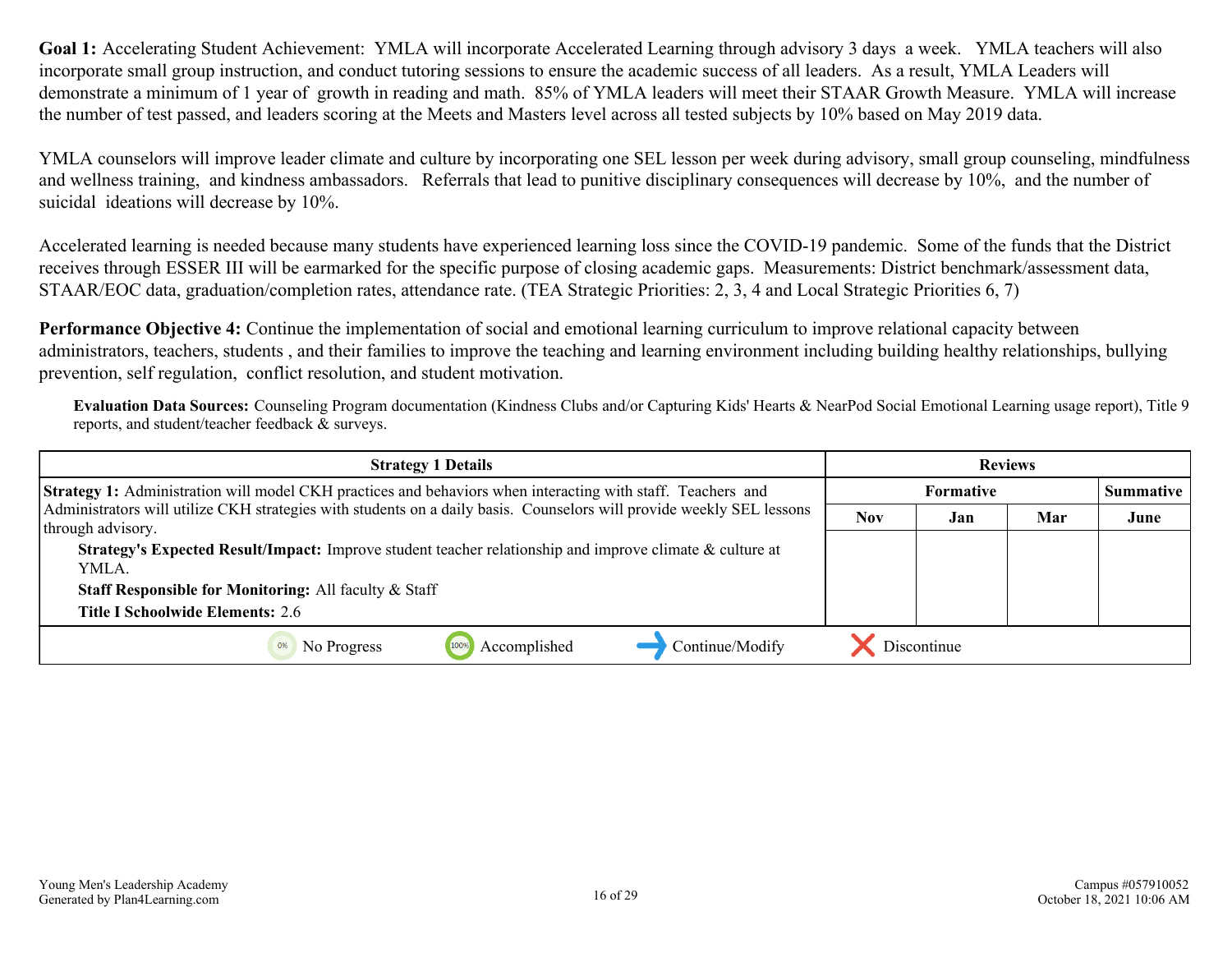YMLA counselors will improve leader climate and culture by incorporating one SEL lesson per week during advisory, small group counseling, mindfulness and wellness training, and kindness ambassadors. Referrals that lead to punitive disciplinary consequences will decrease by 10%, and the number of suicidal ideations will decrease by 10%.

Accelerated learning is needed because many students have experienced learning loss since the COVID-19 pandemic. Some of the funds that the District receives through ESSER III will be earmarked for the specific purpose of closing academic gaps. Measurements: District benchmark/assessment data, STAAR/EOC data, graduation/completion rates, attendance rate. (TEA Strategic Priorities: 2, 3, 4 and Local Strategic Priorities 6, 7)

**Performance Objective 5:** Improve student attendance with software that monitors attendance, provides student detail reports, sends notifications in home language and prepares reports for PEIMS and administrators.

**Evaluation Data Sources:** Attendance Reports.

| <b>Strategy 1 Details</b>                                                                                                                                        | <b>Reviews</b> |                  |     |                  |
|------------------------------------------------------------------------------------------------------------------------------------------------------------------|----------------|------------------|-----|------------------|
| <b>Strategy 1:</b> Review weekly reports and meet with students to identify truancy issues. Implement attendance contracts to                                    |                | <b>Formative</b> |     | <b>Summative</b> |
| decrease truancy court referrals. Meet with parents face to face to address attendance issues, and connect families to the<br>support and resources when needed. | <b>Nov</b>     | Jan              | Mar | June             |
| Strategy's Expected Result/Impact: Improve overall attendance rate to 93%.                                                                                       |                |                  |     |                  |
| Staff Responsible for Monitoring: Attendance Clerk, Administrators, counselors, Truancy Officers                                                                 |                |                  |     |                  |
| Title I Schoolwide Elements: 2.5, 2.6, 3.2                                                                                                                       |                |                  |     |                  |
| Continue/Modify<br>Accomplished<br>No Progress                                                                                                                   |                | Discontinue      |     |                  |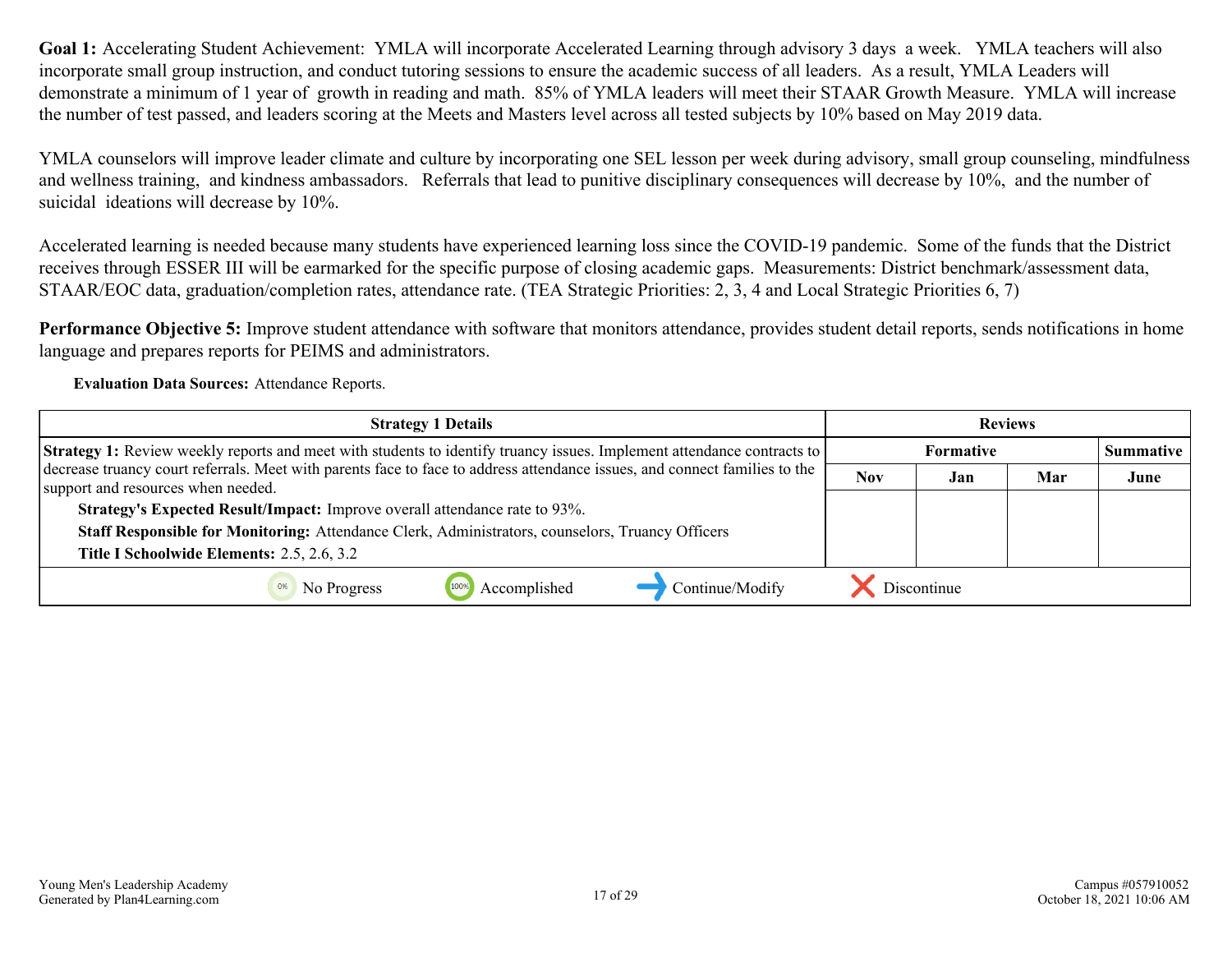<span id="page-17-0"></span>**Goal 2:** Unlocking Leadership, Recruitment, Support and Retention of Personnel: Teachers and administrators will be recruited, developed and retained, with educators keeping abreast of the development of creative and innovative techniques in instruction and administration, using those techniques to improve student learning. Measurements: Recruitment data, retention rates, campus/district training records, evidence of leadership pipeline implementation, classroom walk-through, teacher/staff evaluations. (TEA Strategic Priority 1: Local Strategic Priority 7)

**Performance Objective 1:** Support district's leadership mission and goals: We Create Success-We Lead by Example-We Empower People through leadership development initiatives and professional development for teachers and staff.

**Evaluation Data Sources:** Classroom walkthrough data, Teacher evaluation system data, RBIS Strategy Data, PD plans, Number of staff that lead committees and other initiatives.

| <b>Strategy 1 Details</b>                                                                                                                                                                                | <b>Reviews</b>   |                  |     |                  |  |  |                  |
|----------------------------------------------------------------------------------------------------------------------------------------------------------------------------------------------------------|------------------|------------------|-----|------------------|--|--|------------------|
| Strategy 1: Teachers will participate in learning walks. Teachers will receive a minimum of 2 walk throughs each                                                                                         | <b>Formative</b> |                  |     |                  |  |  | <b>Summative</b> |
| semester with feed back in addition to one full observation each semester. All new teachers will be provided a mentor.<br>Professional development will be based on the individual needs of the teacher. | <b>Nov</b>       | Jan              | Mar | June             |  |  |                  |
| Strategy's Expected Result/Impact: Teachers will utilize TTESS feedback to adjust instruction and thus<br>improve learning outcomes for all leaders.                                                     |                  |                  |     |                  |  |  |                  |
| <b>Staff Responsible for Monitoring: Administrators</b>                                                                                                                                                  |                  |                  |     |                  |  |  |                  |
| <b>Title I Schoolwide Elements: 2.6</b>                                                                                                                                                                  |                  |                  |     |                  |  |  |                  |
| <b>Strategy 2 Details</b>                                                                                                                                                                                | <b>Reviews</b>   |                  |     |                  |  |  |                  |
| Strategy 2: Administrators will receive training on the utilization of EDUGENCE to provide effective feedback to                                                                                         |                  | <b>Formative</b> |     | <b>Summative</b> |  |  |                  |
| teachers. The administration team will meet quarterly to ensure rater reliability.                                                                                                                       | Nov.             | Jan              | Mar | June             |  |  |                  |
| Strategy's Expected Result/Impact: Teachers will receive feedback on current practices and pedagogy, and<br>implement best practices that improve learning outcomes for all leaders.                     |                  |                  |     |                  |  |  |                  |
| <b>Staff Responsible for Monitoring: All TTESS Administrators</b>                                                                                                                                        |                  |                  |     |                  |  |  |                  |
| <b>Title I Schoolwide Elements: 2.6</b>                                                                                                                                                                  |                  |                  |     |                  |  |  |                  |
| Accomplished<br>Continue/Modify<br>No Progress<br>0%<br>100%                                                                                                                                             |                  | Discontinue      |     |                  |  |  |                  |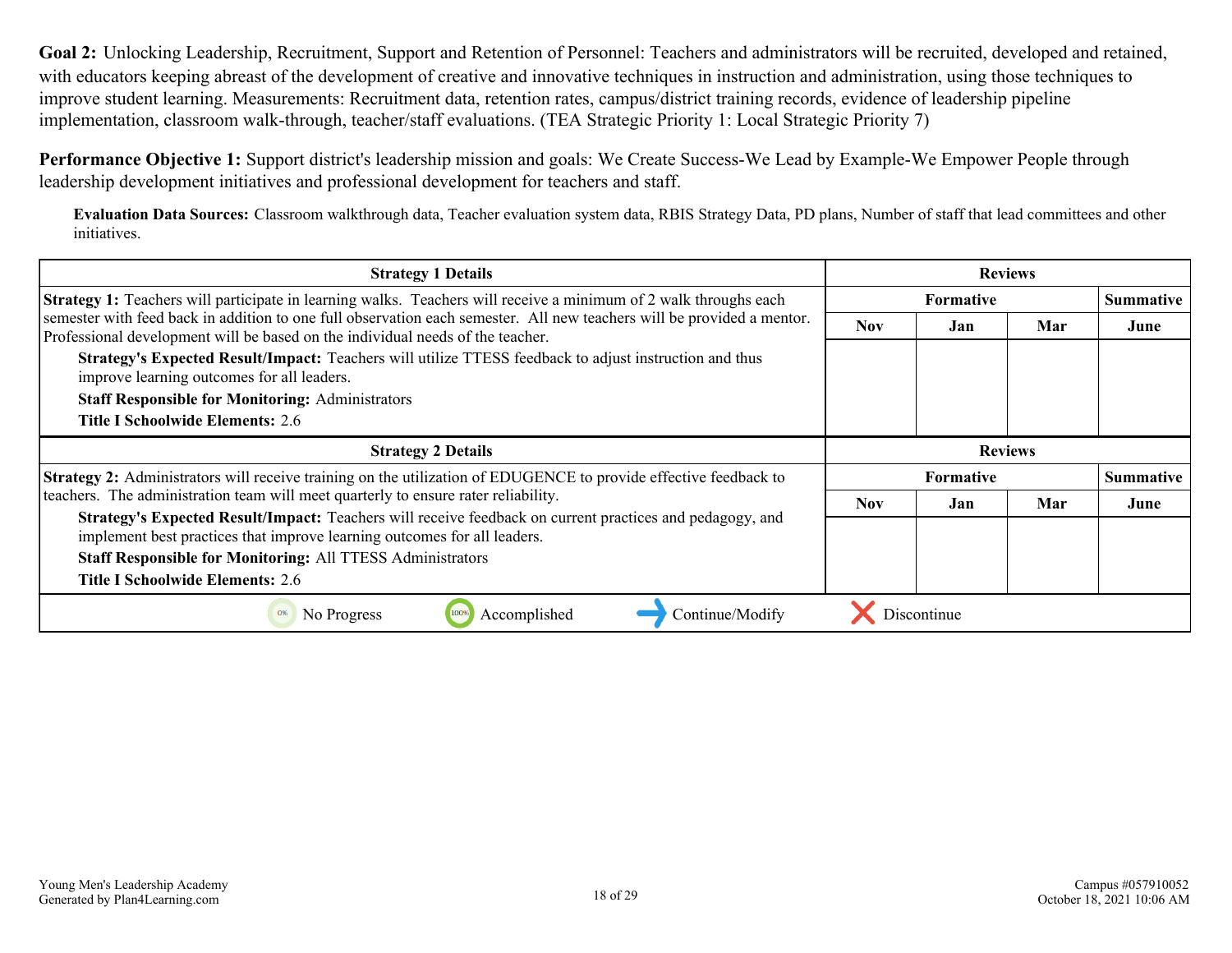**Goal 2:** Unlocking Leadership, Recruitment, Support and Retention of Personnel: Teachers and administrators will be recruited, developed and retained, with educators keeping abreast of the development of creative and innovative techniques in instruction and administration, using those techniques to improve student learning. Measurements: Recruitment data, retention rates, campus/district training records, evidence of leadership pipeline implementation, classroom walk-through, teacher/staff evaluations. (TEA Strategic Priority 1: Local Strategic Priority 7)

**Performance Objective 2:** Develop and implement initiatives to recruit, hire and retain effective teachers, campus administrators and other instructional leaders. Special attention will be given to address the needs of high-need campuses receiving effective and experienced teachers. Provide a continued focus on staff wellness and building a positive school climate.

**Evaluation Data Sources:** retention data, recruitment data

| <b>Strategy 1 Details</b>                                                                                                                                                              | <b>Reviews</b> |                  |                  |                  |
|----------------------------------------------------------------------------------------------------------------------------------------------------------------------------------------|----------------|------------------|------------------|------------------|
| <b>Strategy 1:</b> YMLA will attend all district, local college, and alternative certification program career fairs. When given                                                        |                | Formative        |                  | <b>Summative</b> |
| the opportunity, YMLA will host student teachers across content areas. YMLA will use various social media platforms<br>to post teaching opportunities such as Facebook, and Linked In. | <b>Nov</b>     | Jan              | Mar              | June             |
| Strategy's Expected Result/Impact: Increase highly qualified teacher candidate pool. Increase in teacher<br>and student teacher applicants.                                            |                |                  |                  |                  |
| <b>Staff Responsible for Monitoring: Administrators</b>                                                                                                                                |                |                  |                  |                  |
| Title I Schoolwide Elements: 2.6                                                                                                                                                       |                |                  |                  |                  |
| <b>Strategy 2 Details</b>                                                                                                                                                              |                | <b>Reviews</b>   |                  |                  |
| <b>Strategy 2:</b> Improving our school brand via our social media presence. Frequent updates to Facebook, Twitter,                                                                    |                | <b>Formative</b> | <b>Summative</b> |                  |
| Instagram and school website. Updates will highlight academics, campus culture and climate, programs, and things that<br>make YMLA unique.                                             | <b>Nov</b>     | Jan              | Mar              | June             |
| <b>Strategy's Expected Result/Impact:</b> Increased inquiries and applicants during the spring and summer of<br>semester 2022.                                                         |                |                  |                  |                  |
| <b>Staff Responsible for Monitoring: Principal and IMS</b>                                                                                                                             |                |                  |                  |                  |
| <b>Title I Schoolwide Elements: 2.6</b>                                                                                                                                                |                |                  |                  |                  |
| Accomplished<br>Continue/Modify<br>No Progress<br>100%<br>0%                                                                                                                           |                | Discontinue      |                  |                  |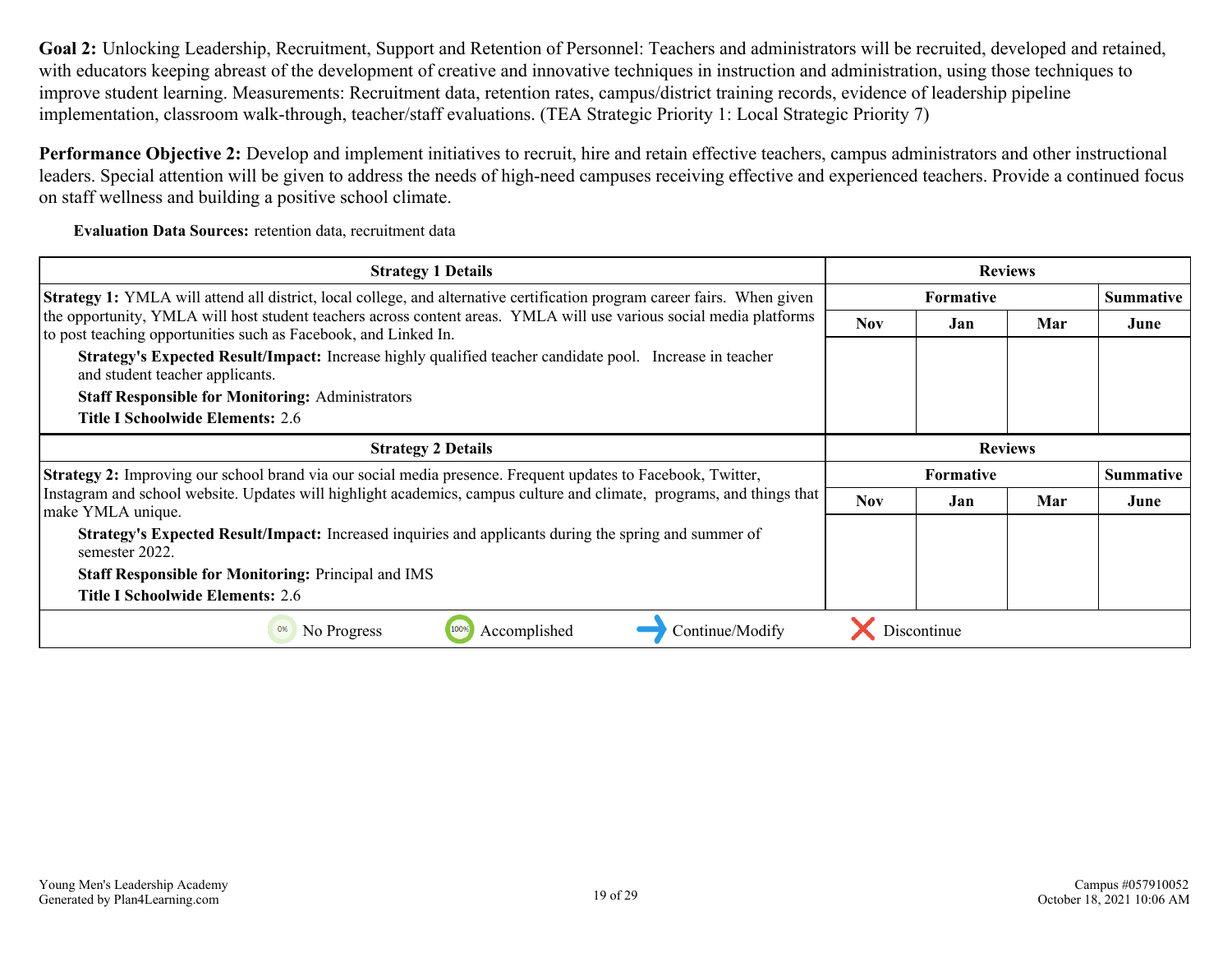**Goal 2:** Unlocking Leadership, Recruitment, Support and Retention of Personnel: Teachers and administrators will be recruited, developed and retained, with educators keeping abreast of the development of creative and innovative techniques in instruction and administration, using those techniques to improve student learning. Measurements: Recruitment data, retention rates, campus/district training records, evidence of leadership pipeline implementation, classroom walk-through, teacher/staff evaluations. (TEA Strategic Priority 1: Local Strategic Priority 7)

**Performance Objective 3:** Provide ongoing technical assistance to teachers and PLC members for connecting analysis of student achievement data to effective classroom interventions for all students (SPED, LEP, GT, Migrant and at-risk students as identified) in all subject areas. (ESSA Requirement)

**Evaluation Data Sources:** PLC feedback, lesson plans detailing how teachers will specifically differentiate for SPED, 504, GT, LEP, and at risk leaders. Student achievement data. ( ie. district summative exams, STAR Renaissance, RTI progress monitoring, exit tickets, class work, and weekly quizzes).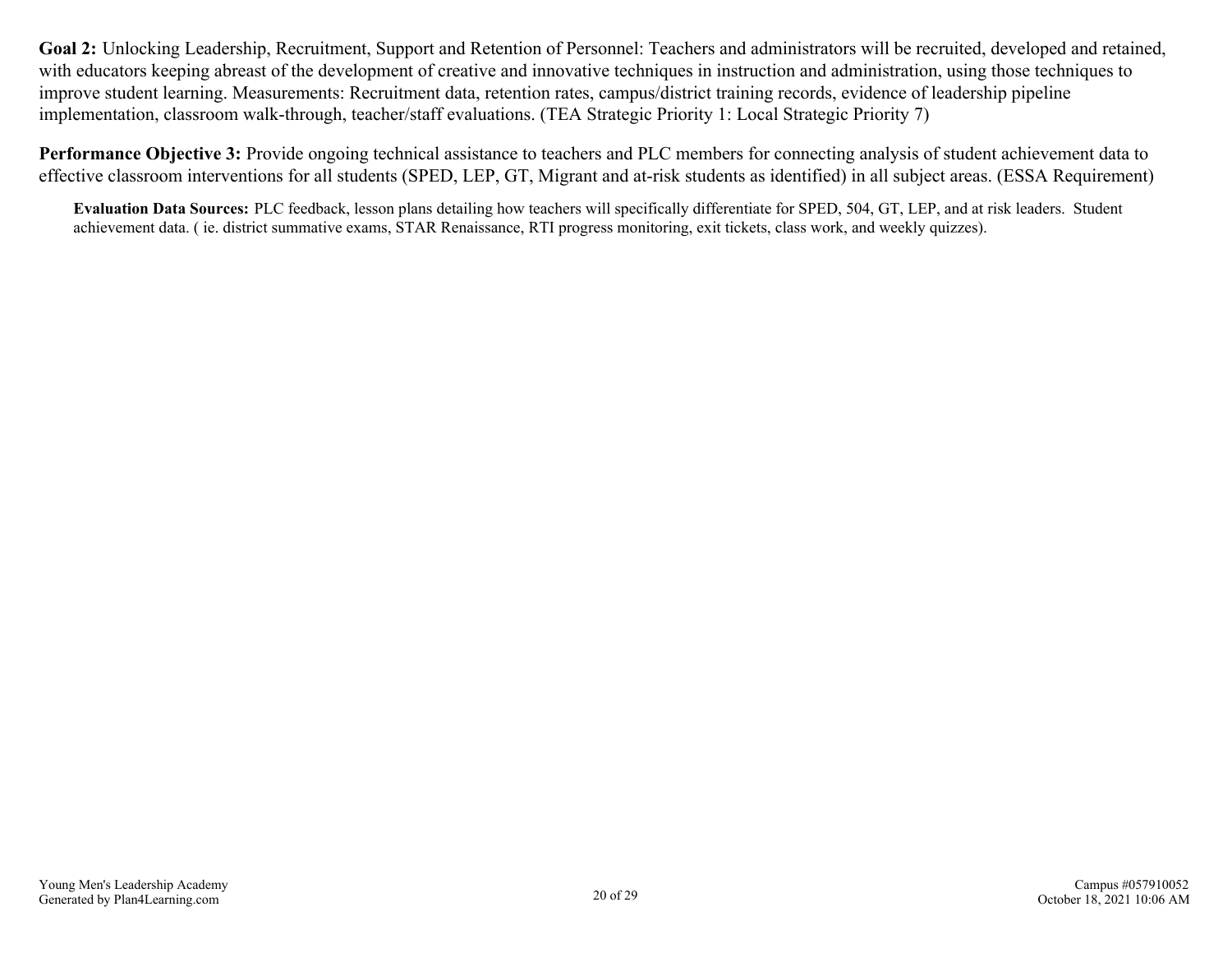<span id="page-20-0"></span>**Goal 3:** Parent and Community Engagement: Parents, families and community members will be full partners with educators in the education of GPISD students. Measurements: Weekly communication will be sent out to parents to highlight important events, leader achievements, program updates, and positive things happening on campus. Parent/community engagement meetings, community partnerships/organizations, EIC and CIC meetings, parent workshops/trainings, parent-school compacts (Title 1), parent involvement/family engagement policy, and volunteer documentation. (Local Strategic Priority 6) (ESSA and ESSER requirements)

**Performance Objective 1:** GPISD Education Improvement Committee and Campus Improvement Committees will utilize GPISD Board Policy requirements (parents, community, teachers) to assist with the annual Comprehensive Needs Assessment and District and Campus Improvement Plan development.

**Evaluation Data Sources:** CIC documentation, CIC feedback, Title 1 requirements documentation, CNA documentation

| <b>Strategy 1 Details</b>                                                                                                                                          | <b>Reviews</b> |                  |     |                  |
|--------------------------------------------------------------------------------------------------------------------------------------------------------------------|----------------|------------------|-----|------------------|
| <b>Strategy 1:</b> YMLA parent liaison will be present at YMLA activities (meet the teacher, football games, basketball                                            |                | <b>Formative</b> |     | <b>Summative</b> |
| games, parent meetings) and recruit parents to assist with PTA and/or the CIC.                                                                                     | <b>Nov</b>     | Jan              | Mar | June             |
| Strategy's Expected Result/Impact: Increase parental attendance at parent meetings, and other campus<br>events. Increase PTA membership, and participation in CIC. |                |                  |     |                  |
| Staff Responsible for Monitoring: Parent Liaison, All staff                                                                                                        |                |                  |     |                  |
| Title I Schoolwide Elements: 3.1, 3.2                                                                                                                              |                |                  |     |                  |
| <b>Strategy 2 Details</b>                                                                                                                                          | <b>Reviews</b> |                  |     |                  |
| <b>Strategy 2: BOY, MOY and EOY CIC meetings to review, edit and improve CIP.</b>                                                                                  |                | <b>Formative</b> |     | Summative        |
| Strategy's Expected Result/Impact: Monitor attendance at CIC meetings and work toward increasing<br>attendance at subsequent meetings.                             | Nov.           | Jan              | Mar | June             |
| Staff Responsible for Monitoring: Parent Liaison, Administration Team                                                                                              |                |                  |     |                  |
| Title I Schoolwide Elements: 2.6, 3.1, 3.2                                                                                                                         |                |                  |     |                  |
| Accomplished<br>Continue/Modify<br>No Progress<br>0%<br>100%                                                                                                       |                | Discontinue      |     |                  |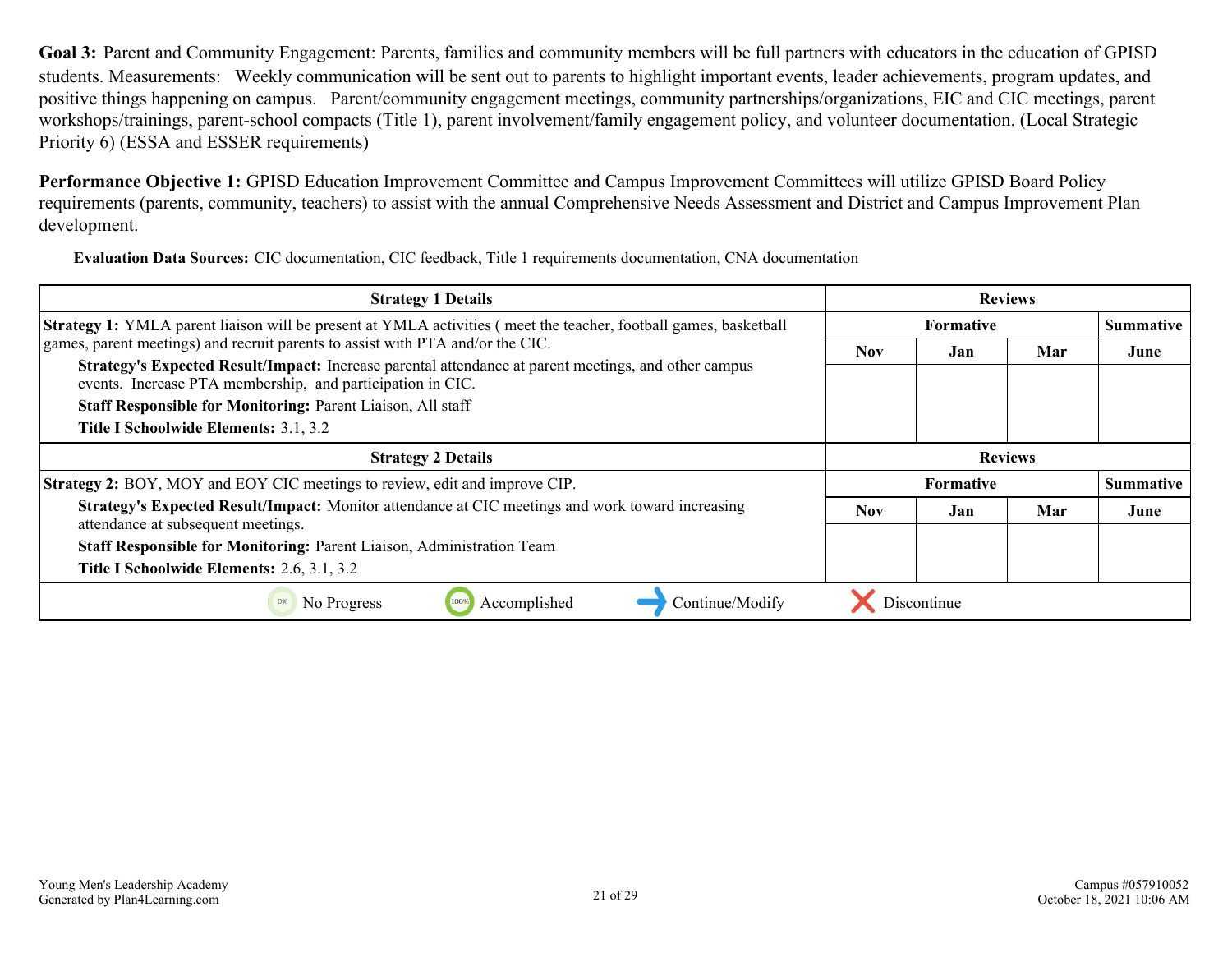**Goal 3:** Parent and Community Engagement: Parents, families and community members will be full partners with educators in the education of GPISD students. Measurements: Weekly communication will be sent out to parents to highlight important events, leader achievements, program updates, and positive things happening on campus. Parent/community engagement meetings, community partnerships/organizations, EIC and CIC meetings, parent workshops/trainings, parent-school compacts (Title 1), parent involvement/family engagement policy, and volunteer documentation. (Local Strategic Priority 6) (ESSA and ESSER requirements)

**Performance Objective 2:** Expand outreach services (based on research) to all parents and family community members and implement programs, activities and procedures for the engagement of parents, families, community members and volunteers (including virtual/online meetings).

**Evaluation Data Sources:** Numbers of parents/family/ community members served, in attendance. Feedback forms.

| <b>Strategy 1 Details</b>                                                                                                                                                                                      | <b>Reviews</b>   |                  |     |                  |
|----------------------------------------------------------------------------------------------------------------------------------------------------------------------------------------------------------------|------------------|------------------|-----|------------------|
| <b>Strategy 1:</b> Parental survey to determine parental needs, best times for meetings, topics or programs of interest, and                                                                                   | <b>Formative</b> |                  |     | <b>Summative</b> |
| concerns.                                                                                                                                                                                                      | Nov              | Jan              | Mar | June             |
| <b>Strategy's Expected Result/Impact:</b> Development and implementation of specific programs that meet the<br>needs of our families.<br>Increase in parent participation in meetings and other school events. |                  |                  |     |                  |
| <b>Staff Responsible for Monitoring: Counselors and Parent Liaison</b>                                                                                                                                         |                  |                  |     |                  |
| Title I Schoolwide Elements: 2.6, 3.1, 3.2                                                                                                                                                                     |                  |                  |     |                  |
|                                                                                                                                                                                                                | <b>Reviews</b>   |                  |     |                  |
| <b>Strategy 2 Details</b>                                                                                                                                                                                      |                  |                  |     |                  |
| Strategy 2: YMLA will host Texas scholars day.                                                                                                                                                                 |                  | <b>Formative</b> |     | <b>Summative</b> |
| <b>Strategy's Expected Result/Impact:</b> 10-15 Community members will present to leaders, which will                                                                                                          | <b>Nov</b>       | Jan              | Mar | June             |
| Strengthen ties with GP community members and expose leaders to career opportunities.<br>Staff Responsible for Monitoring: Counselors, Administrators and Teachers                                             |                  |                  |     |                  |
| Title I Schoolwide Elements: 2.6, 3.1                                                                                                                                                                          |                  |                  |     |                  |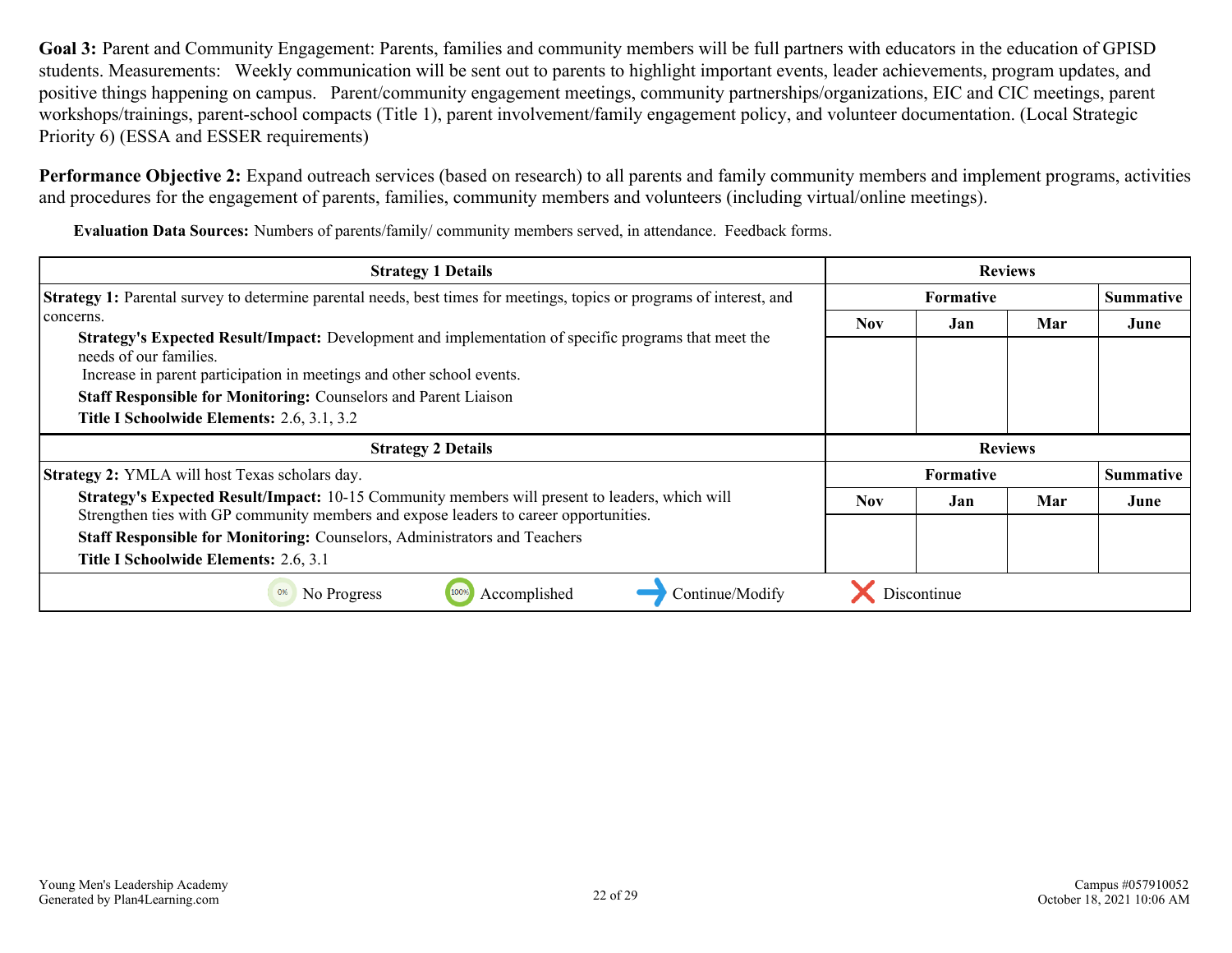**Goal 3:** Parent and Community Engagement: Parents, families and community members will be full partners with educators in the education of GPISD students. Measurements: Weekly communication will be sent out to parents to highlight important events, leader achievements, program updates, and positive things happening on campus. Parent/community engagement meetings, community partnerships/organizations, EIC and CIC meetings, parent workshops/trainings, parent-school compacts (Title 1), parent involvement/family engagement policy, and volunteer documentation. (Local Strategic Priority 6) (ESSA and ESSER requirements)

**Performance Objective 3:** Provide district/campus opportunities for parents and community members to participate in academic workshops to strengthen the home/school/community connection. (ESSA Requirement)

**Evaluation Data Sources:** Session planning documentation, agendas and attendance, Parent Involvement policy review, parent surveys

| <b>Strategy 1 Details</b>                                                                                                                                                                                                                                                                                           | <b>Reviews</b>   |                  |     |                  |
|---------------------------------------------------------------------------------------------------------------------------------------------------------------------------------------------------------------------------------------------------------------------------------------------------------------------|------------------|------------------|-----|------------------|
| <b>Strategy 1:</b> YMLA will host at least one academic night, and include topics based on data collected from the parent                                                                                                                                                                                           | <b>Formative</b> |                  |     | <b>Summative</b> |
| survey.<br><b>Strategy's Expected Result/Impact:</b> Increase in parental involvement. Impact relational capacity with all of<br>YMLA stakeholders.<br><b>Staff Responsible for Monitoring:</b> Academic Dean, Core content staff, Principal and Academic Facilitator<br>Title I Schoolwide Elements: 2.6, 3.1, 3.2 | <b>Nov</b>       | Jan              | Mar | June             |
| <b>Strategy 2 Details</b>                                                                                                                                                                                                                                                                                           | <b>Reviews</b>   |                  |     |                  |
| <b>Strategy 2:</b> YMLA provide incentives for leaders that come to open house with their parents, and provide food at the                                                                                                                                                                                          |                  | <b>Formative</b> |     | <b>Summative</b> |
| event.<br>Strategy's Expected Result/Impact: Increase parent community turnout in comparison to previous spring<br>open houses.<br><b>Staff Responsible for Monitoring:</b> All Admin, teachers and counselors<br>Title I Schoolwide Elements: 2.6, 3.1, 3.2                                                        | <b>Nov</b>       | Jan              | Mar | June             |
| Accomplished<br>Continue/Modify<br>0%<br>No Progress                                                                                                                                                                                                                                                                |                  | Discontinue      |     |                  |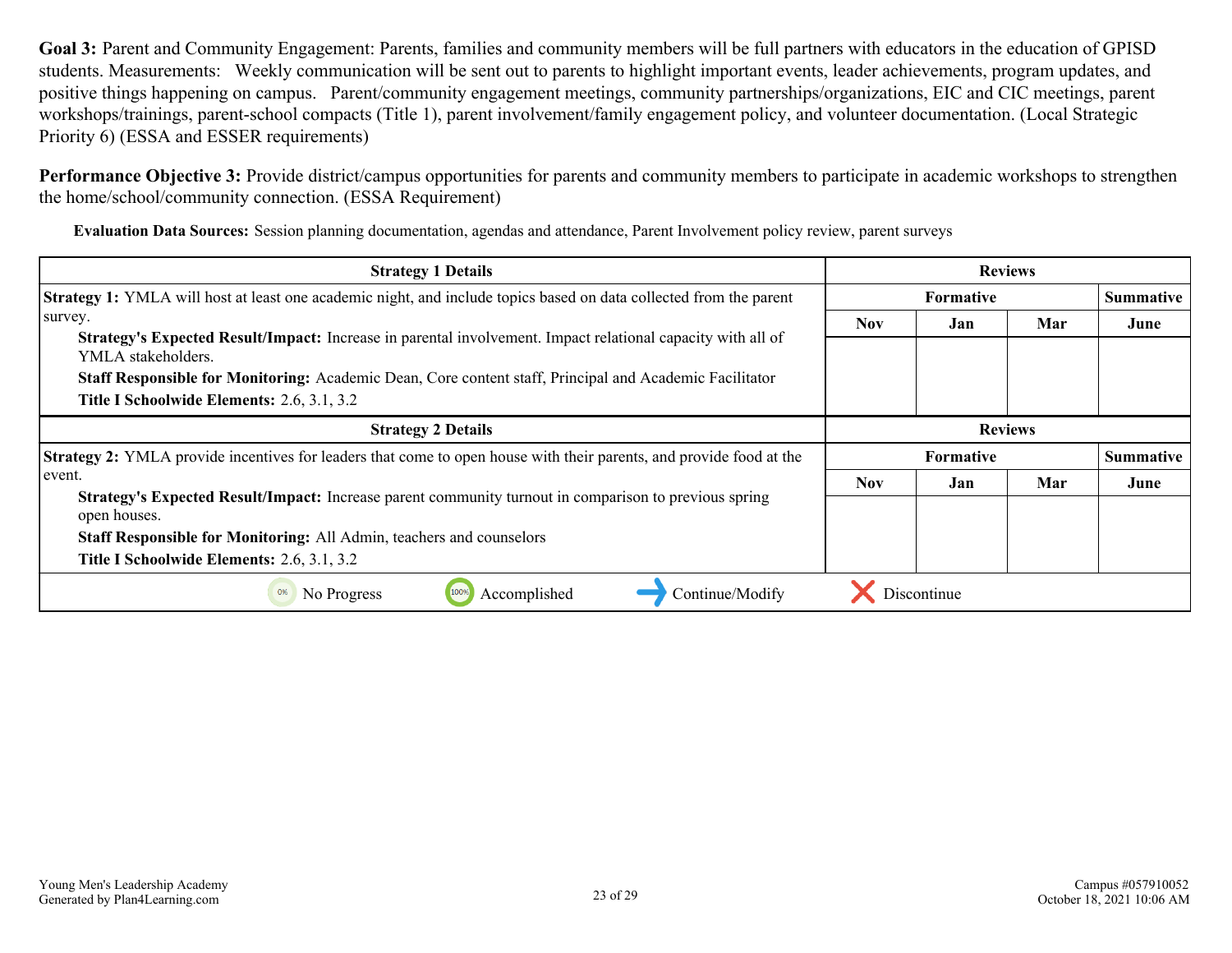<span id="page-23-0"></span>**Goal 4:** Instructional Technology: Instructional Technology will be incorporated to increase the effectiveness of teaching and learning, instructional management, staff development and student progress assessments. Measurements: Staff/teacher/parent training resources, lesson plans, technology inventory, Campus Needs Assessment, purchase orders with CIP references, usage logs. (Local Strategic Priority 5 and 6)

**Performance Objective 1:** Update, expand and improve technology hardware and software applications for teaching and learning and data retention as defined in the GPISD Technology Plan and/or Needs Assessment.

**Evaluation Data Sources:** Campus inventory, purchase orders, usage data

| <b>Strategy 1 Details</b>                                                                                                                                                                                                | <b>Reviews</b>   |             |     |                  |
|--------------------------------------------------------------------------------------------------------------------------------------------------------------------------------------------------------------------------|------------------|-------------|-----|------------------|
| <b>Strategy 1:</b> Provide teachers with targeted PD based on their technological knowledge and ability.                                                                                                                 | <b>Formative</b> |             |     | <b>Summative</b> |
| Strategy's Expected Result/Impact: Increased technology integration into teacher lessons. Increase teacher<br>capacity and comfort with apple apps, and other digital resources that improve instructional delivery, and | <b>Nov</b>       | Jan         | Mar | June             |
| leader engagement.                                                                                                                                                                                                       |                  |             |     |                  |
| Staff Responsible for Monitoring: IMS & Principal, Teacher leaders.                                                                                                                                                      |                  |             |     |                  |
| Title I Schoolwide Elements: 2.5, 2.6                                                                                                                                                                                    |                  |             |     |                  |
| Continue/Modify<br>Accomplished<br>No Progress                                                                                                                                                                           |                  | Discontinue |     |                  |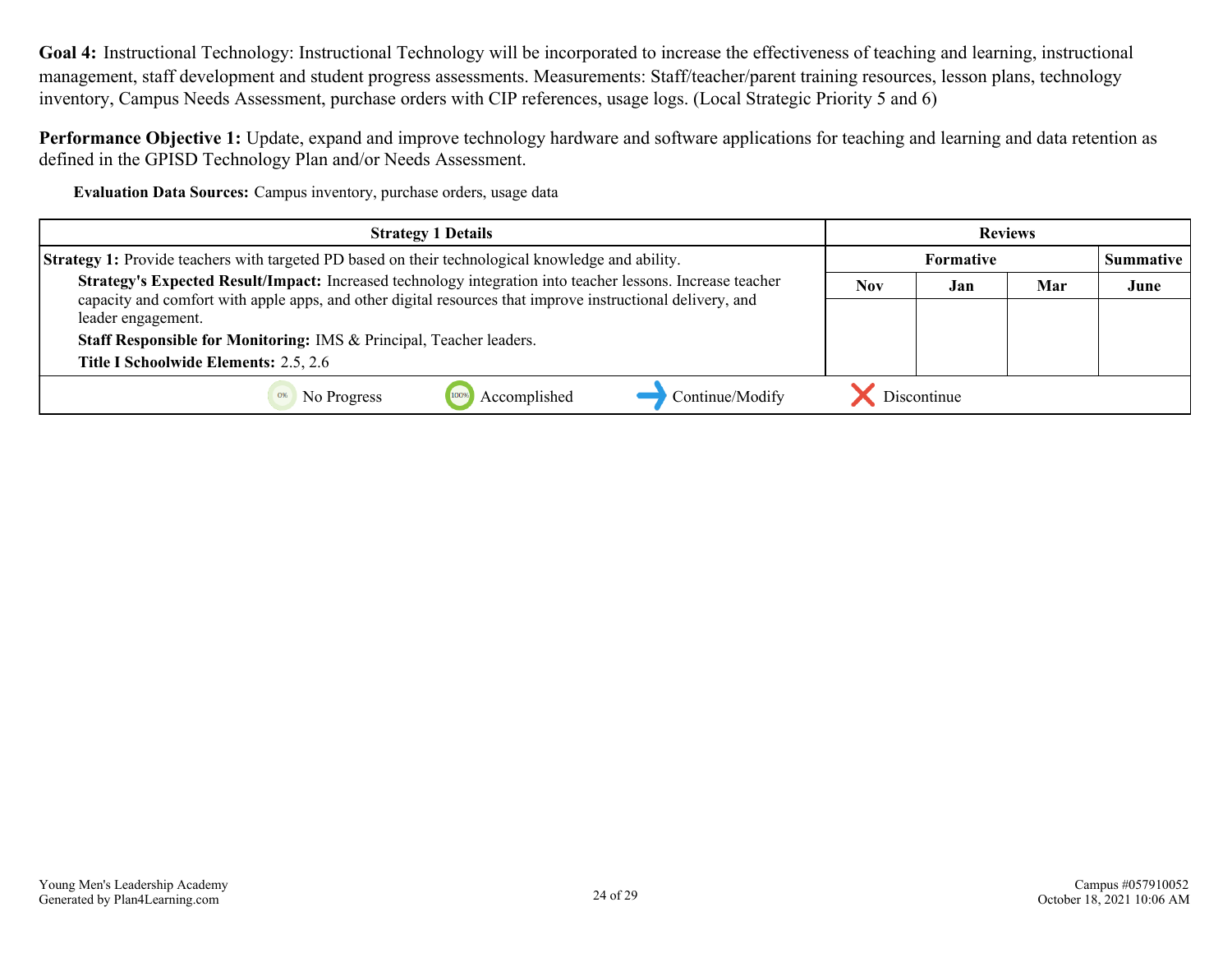**Goal 4:** Instructional Technology: Instructional Technology will be incorporated to increase the effectiveness of teaching and learning, instructional management, staff development and student progress assessments. Measurements: Staff/teacher/parent training resources, lesson plans, technology inventory, Campus Needs Assessment, purchase orders with CIP references, usage logs. (Local Strategic Priority 5 and 6)

**Performance Objective 2:** GPISD will continue to design and implement a comprehensive 1-to-1 student/device digital integration plan to incorporate technology and effective applications into the teaching and learning process to support online/technology-based learning

**Evaluation Data Sources:** classroom walkthroughs, teacher feedback, usage logs

| <b>Strategy 1 Details</b>                                                                                                  | <b>Reviews</b>   |             |     |                  |
|----------------------------------------------------------------------------------------------------------------------------|------------------|-------------|-----|------------------|
| <b>Strategy 1:</b> IMS will demonstrate a variety of programs/applications to provide teachers tools to improve technology | <b>Formative</b> |             |     | <b>Summative</b> |
| implementation into lessons.                                                                                               | <b>Nov</b>       | Jan         | Mar | June             |
| <b>Strategy's Expected Result/Impact:</b> Assist teachers in moving classes to a 100% digital platform.                    |                  |             |     |                  |
| Increase student engagement.                                                                                               |                  |             |     |                  |
| Develop students' technological skills.                                                                                    |                  |             |     |                  |
| <b>Staff Responsible for Monitoring: IMS, teachers and administrators</b>                                                  |                  |             |     |                  |
| Title I Schoolwide Elements: 2.4, 2.5, 2.6                                                                                 |                  |             |     |                  |
| Accomplished<br>Continue/Modify<br>No Progress<br>0%                                                                       |                  | Discontinue |     |                  |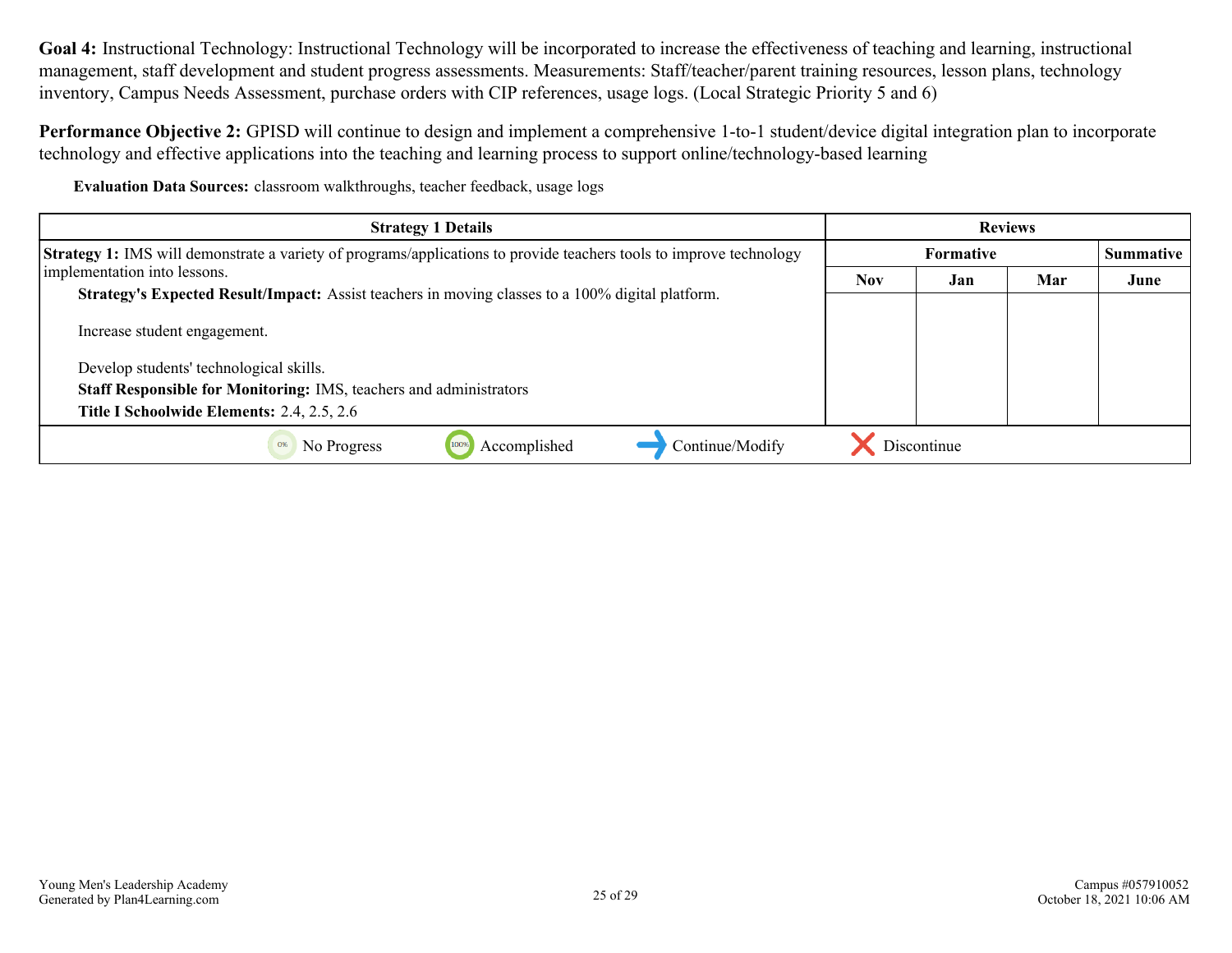<span id="page-25-0"></span>**Goal 5:** Health and Safety: GPISD will provide a safe, disciplined and healthy environment conducive to student learning and supporting the physical health and social-emotional needs for students, their families and employees. Measurements: Safety audit reports, COVID-19 Safety Protocol checklist/data, CDC guidance, discipline management plans, discipline records, attendance rates, social-emotional focused surveys, social and emotional learning lessons, PEIMS data, staff training documentation, community/school events. (Local Strategic Priority 5 and 7)

**Performance Objective 1:** GPISD will continue to ensure the safety and well-being of students, staff, parents, and community members by including COVID-19 precautions and safeguards according to CDC, state, and county guidelines and recommendations.

**Evaluation Data Sources:** Incident reports. COVID-19 Reporting. BOE report format.

| <b>Strategy 1 Details</b>                                                                                                                                                                                                                                      | <b>Reviews</b>   |             |     |           |
|----------------------------------------------------------------------------------------------------------------------------------------------------------------------------------------------------------------------------------------------------------------|------------------|-------------|-----|-----------|
| <b>Strategy 1:</b> YMLA will execute monthly safety drills, staff emergency management training, and make necessary<br>adjustments noted in our monthly safety audit to ensure a safe and secure environment for all students and staff under<br>our guidance. | <b>Formative</b> |             |     | Summative |
|                                                                                                                                                                                                                                                                | <b>Nov</b>       | Jan         | Mar | June      |
| Strategy's Expected Result/Impact: 100% compliance with all local, state and federal safety requirements.                                                                                                                                                      |                  |             |     |           |
| 100% of students and staff will be able to respond appropriately to any emergency.                                                                                                                                                                             |                  |             |     |           |
| <b>Staff Responsible for Monitoring: Administration,</b>                                                                                                                                                                                                       |                  |             |     |           |
| Counselors, Teachers,                                                                                                                                                                                                                                          |                  |             |     |           |
| <b>Support Staff</b>                                                                                                                                                                                                                                           |                  |             |     |           |
| <b>Title I Schoolwide Elements: 2.6</b>                                                                                                                                                                                                                        |                  |             |     |           |
| Accomplished<br>Continue/Modify<br>0%<br>No Progress                                                                                                                                                                                                           |                  | Discontinue |     |           |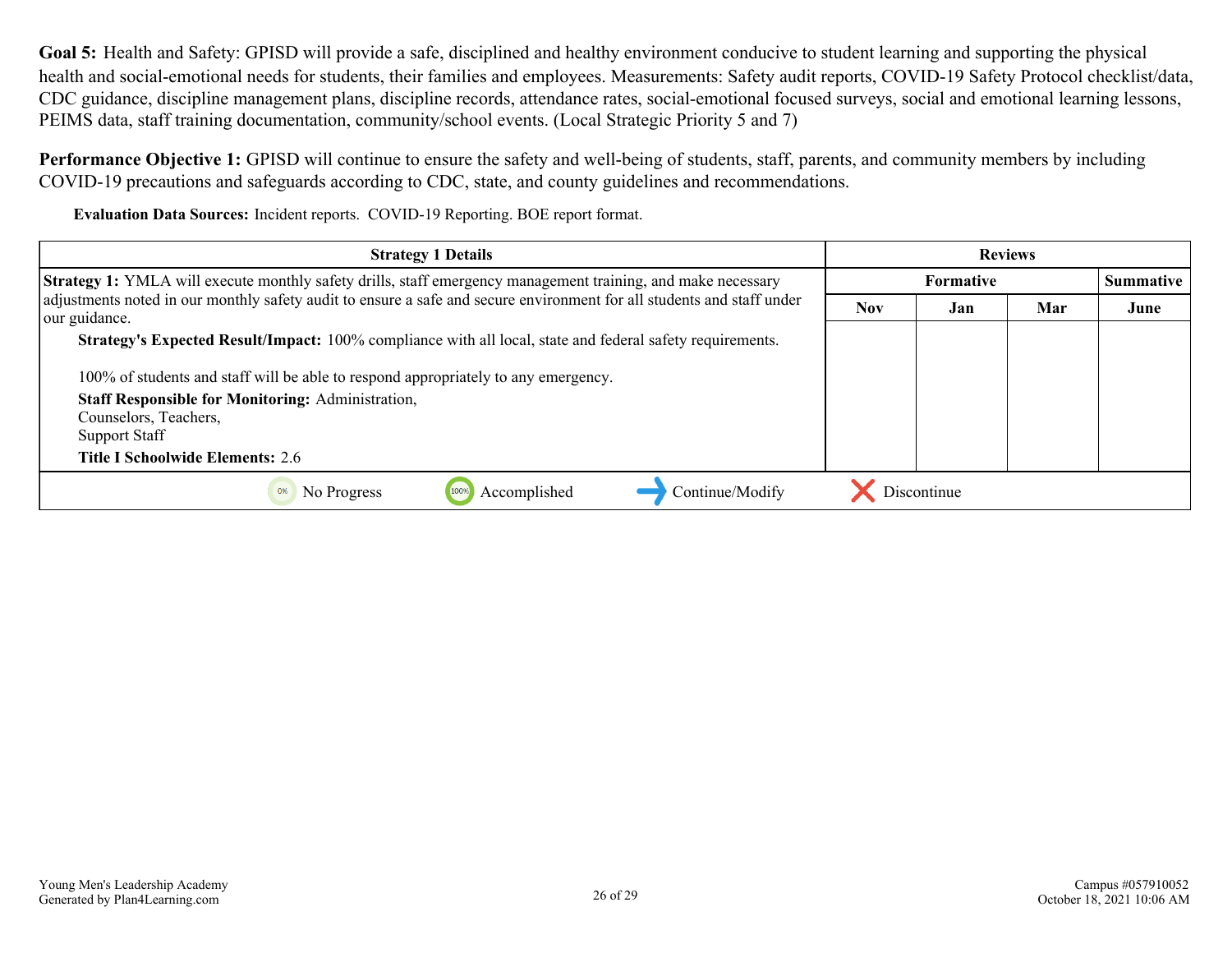**Goal 5:** Health and Safety: GPISD will provide a safe, disciplined and healthy environment conducive to student learning and supporting the physical health and social-emotional needs for students, their families and employees. Measurements: Safety audit reports, COVID-19 Safety Protocol checklist/data, CDC guidance, discipline management plans, discipline records, attendance rates, social-emotional focused surveys, social and emotional learning lessons, PEIMS data, staff training documentation, community/school events. (Local Strategic Priority 5 and 7)

**Performance Objective 2:** Provide an effective student management framework to reduce discipline referrals, increase restorative practices and increase attendance rates to ensure student success. (ESSA Requirement)

**Evaluation Data Sources:** Incident and attendance reports.

| <b>Strategy 1 Details</b>                                                                                                                                                                                                                                                                                                                                                                                       | <b>Reviews</b>   |             |     |                  |
|-----------------------------------------------------------------------------------------------------------------------------------------------------------------------------------------------------------------------------------------------------------------------------------------------------------------------------------------------------------------------------------------------------------------|------------------|-------------|-----|------------------|
| Strategy 1: YMLA will implement CKK strategies, and Tied to kindness. Teachers will look for positive behaviors<br>outlined in our campus behavior expectations, and write a note detailing the specific behavior the leader demonstrated.<br>The leader will be entered into a drawing for a prize that week. Students that win will be highlighted in the weekly<br>communication sent out parents and staff. | <b>Formative</b> |             |     | <b>Summative</b> |
|                                                                                                                                                                                                                                                                                                                                                                                                                 | <b>Nov</b>       | Jan         | Mar | June             |
|                                                                                                                                                                                                                                                                                                                                                                                                                 |                  |             |     |                  |
| Houses will against each other for points. Points are tied to specific academic and cultural norms and expectations of<br>YMLA. The house that earns the most points at the end of each 9 weeks will win a reward, Some of the rewards will                                                                                                                                                                     |                  |             |     |                  |
| include free dress, pizza parties, and other fun activities.                                                                                                                                                                                                                                                                                                                                                    |                  |             |     |                  |
| Strategy's Expected Result/Impact: Increase the number of positive contacts with leaders.                                                                                                                                                                                                                                                                                                                       |                  |             |     |                  |
| Increase the frequency of affirmations to leaders.                                                                                                                                                                                                                                                                                                                                                              |                  |             |     |                  |
| Reduction in the number of referrals written by teachers as compared to the 2020-2021 school year.                                                                                                                                                                                                                                                                                                              |                  |             |     |                  |
| Decrease in the number of bullying reports filed at the district level as compared to the 2020-2021 school<br>year.                                                                                                                                                                                                                                                                                             |                  |             |     |                  |
|                                                                                                                                                                                                                                                                                                                                                                                                                 |                  |             |     |                  |
| Decrease numbers of students in out of school suspensions as compared to the 2020-2021 school year.                                                                                                                                                                                                                                                                                                             |                  |             |     |                  |
| <b>Staff Responsible for Monitoring: All faculty and staff</b>                                                                                                                                                                                                                                                                                                                                                  |                  |             |     |                  |
| Title I Schoolwide Elements: 2.4, 2.5, 2.6                                                                                                                                                                                                                                                                                                                                                                      |                  |             |     |                  |
| Accomplished<br>Continue/Modify<br>No Progress<br>0%                                                                                                                                                                                                                                                                                                                                                            |                  | Discontinue |     |                  |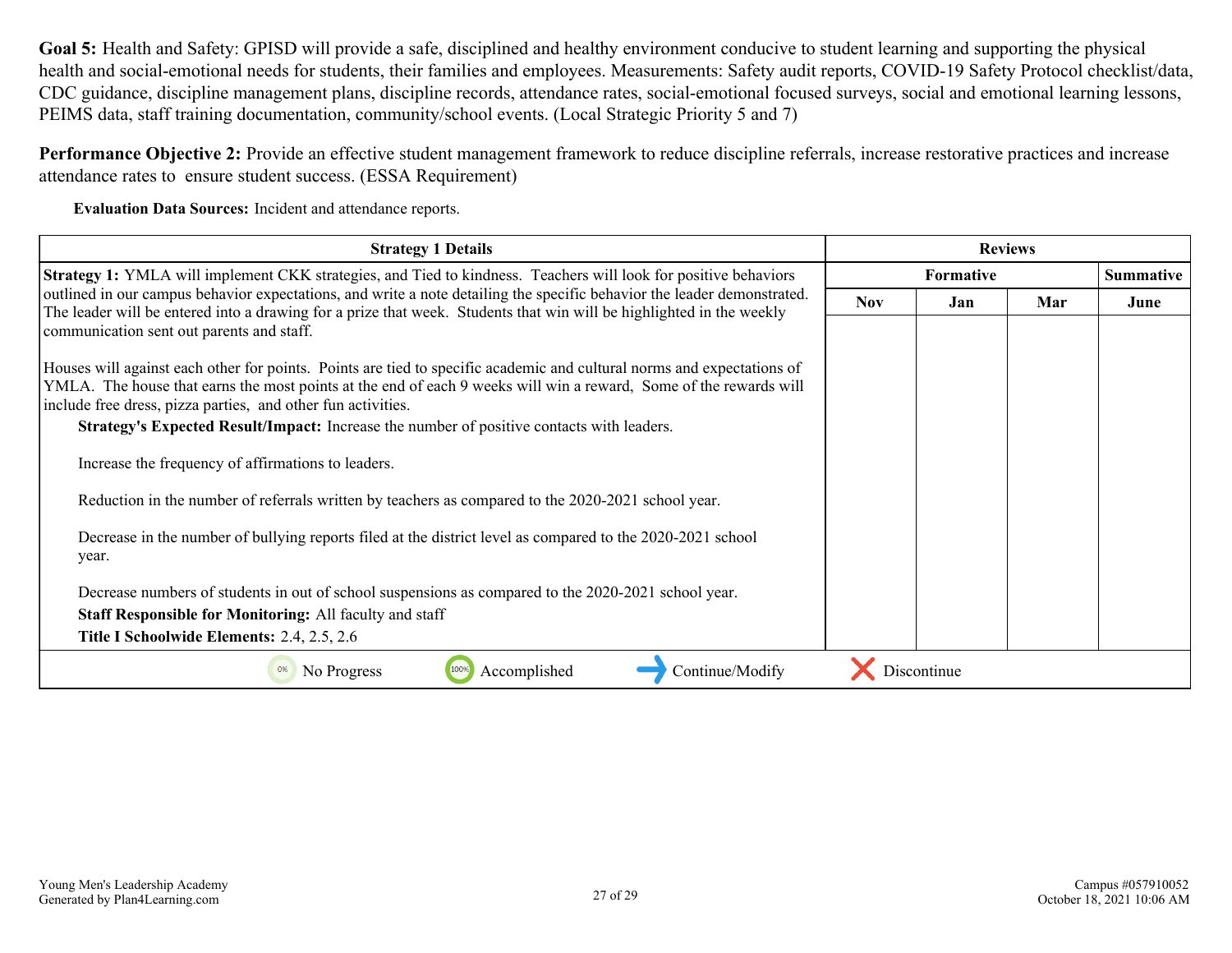**Goal 5:** Health and Safety: GPISD will provide a safe, disciplined and healthy environment conducive to student learning and supporting the physical health and social-emotional needs for students, their families and employees. Measurements: Safety audit reports, COVID-19 Safety Protocol checklist/data, CDC guidance, discipline management plans, discipline records, attendance rates, social-emotional focused surveys, social and emotional learning lessons, PEIMS data, staff training documentation, community/school events. (Local Strategic Priority 5 and 7)

**Performance Objective 3:** Expand counseling services to provide structure, support, awareness, and training for Social Emotional Learning and wellness for students and staff. In addition, bullying/suicide/violence prevention and trauma-informed care for students will be included.

**Targeted or ESF High Priority**

**HB3 Goal**

**Evaluation Data Sources:** Counselor and Social Worker case management, campus counseling services lessons and documentation, PEIMS data sources & NearPod Social Emotional Learning curriculum usage report, documentation of social emotional learning occurring in classrooms, Staff wellness activities.